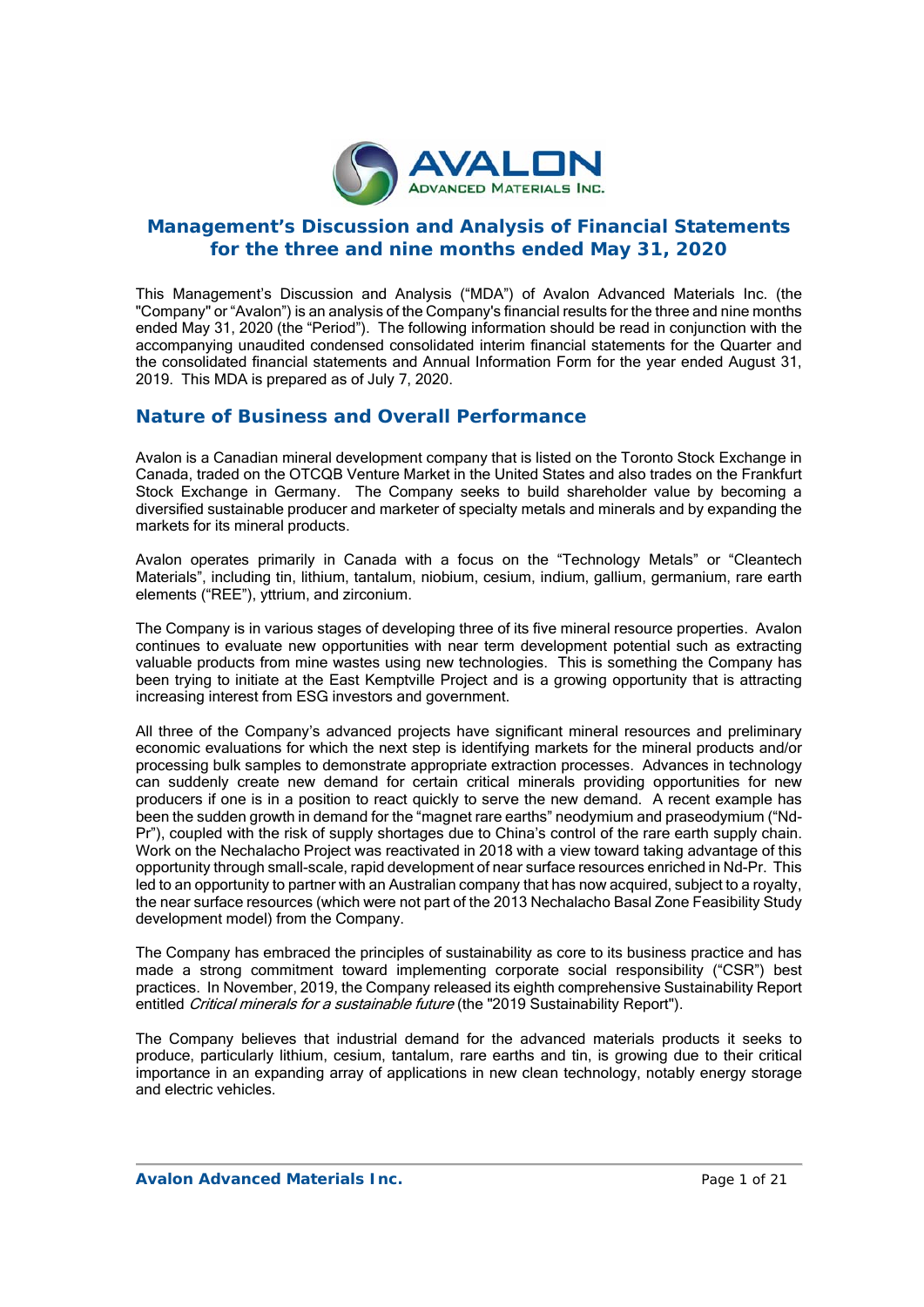# **Resource Development Activities**

Resource property expenditures for the three months ended May 31, 2020 (the "Quarter") totalled \$74,498, a 71% decrease from the level of expenditures for the same quarter in fiscal 2019 (\$260,885) primarily due to the reduced level of project work program activities due to the COVID-19 pandemic. Of these expenditures, 50% were incurred on the Separation Rapids Lithium Project, 27% were incurred on the East Kemptville Project, 13% were incurred on the Lilypad Cesium Project and 10% were incurred on the Nechalacho Project.

No properties were abandoned or impairment losses recorded during the Quarter.

Resource property expenditures for the nine months ended May 31, 2020 (the "Nine Month Period") totaled \$480,829, a 45% decrease from the level of expenditures for the nine months ended May 31, 2019 (\$874,244). Of these expenditures, 76% were incurred on the Separation Rapids Project, 16% were incurred on the East Kemptville Project, and 6% were incurred on Nechalacho. Expenditures on the Separation Rapids Project were at about the same level totaling \$363,763 compared to \$356,075 for the same period in fiscal 2019. The expenditures on the East Kemptville Project decreased to \$78,624 from \$283,023 in the prior period, as the environmental studies and bulk sample collection in the prior period did not recur in 2020. Expenditures on Nechalacho decreased to \$28,686 from \$231,531 in the prior period due to the field program and geological resource modelling work on the T-Zone of the Nechalacho property during the prior period. No properties were abandoned during the Nine Month Period.

# *Separation Rapids Lithium Project*

The Separation Rapids property now consists of nineteen mineral claims and one mining lease covering a combined area of approximately 4,619 hectares ("ha") (11,414 acres) in the Paterson Lake Area, Kenora Mining Division, Ontario, all of which are owned 100% by Avalon. The lease covers an area of 421.44 hectares over the area of the main lithium pegmatite deposit and adjacent lands that may be used for mine development infrastructure. To support road and other construction, Avalon has acquired three aggregate permits along the road to the site, which cover a total area of 15.76 hectares. The aggregate permits are located within the area covered by the mining lease and claims. The Separation Rapids deposit is a potential source of lithium minerals for use in the glass and ceramics industry as well as lithium compounds for the battery industry.

During fiscal 2018, the Company completed an updated preliminary economic assessment ("PEA") on a simplified business model that focuses on initial production of lithium mineral concentrates for the glass industry, with potential for future expansion into production of the battery materials lithium carbonate and/or lithium hydroxide. This smaller scale development model reduces capital expenditure requirements substantially from the lithium hydroxide production model completed in September, 2016, while generating attractive returns and reducing overall business and permitting risk.

During the Quarter, the Company incurred \$37,389 (2019 - \$135,963) in exploration and development expenditures on the Separation Rapids Project. Approximately 58% of these expenditures were incurred primarily on a small field sample collection program and preparation for a bulk sampling program tentatively scheduled for late summer (subject to arranging financing), 28% were spent on permitting for the bulk sampling program, and 14% were incurred on metallurgical testwork which focused on flowsheet optimization. Approximately \$10,000 was also expended on lithium market development work towards securing offtake agreements for the petalite products.

## Lithium Markets

Lithium market development work is now being led by Business Development Consultant, Phil Chataigneau, who began work with the Company in January, 2020. Recent efforts have been focused mainly on high strength lithium glass-ceramics where a number of new market opportunities have been identified in aerospace technology. Production of petalite product samples for customer evaluation continues with strong interest from customers in Asia. Although recent reported global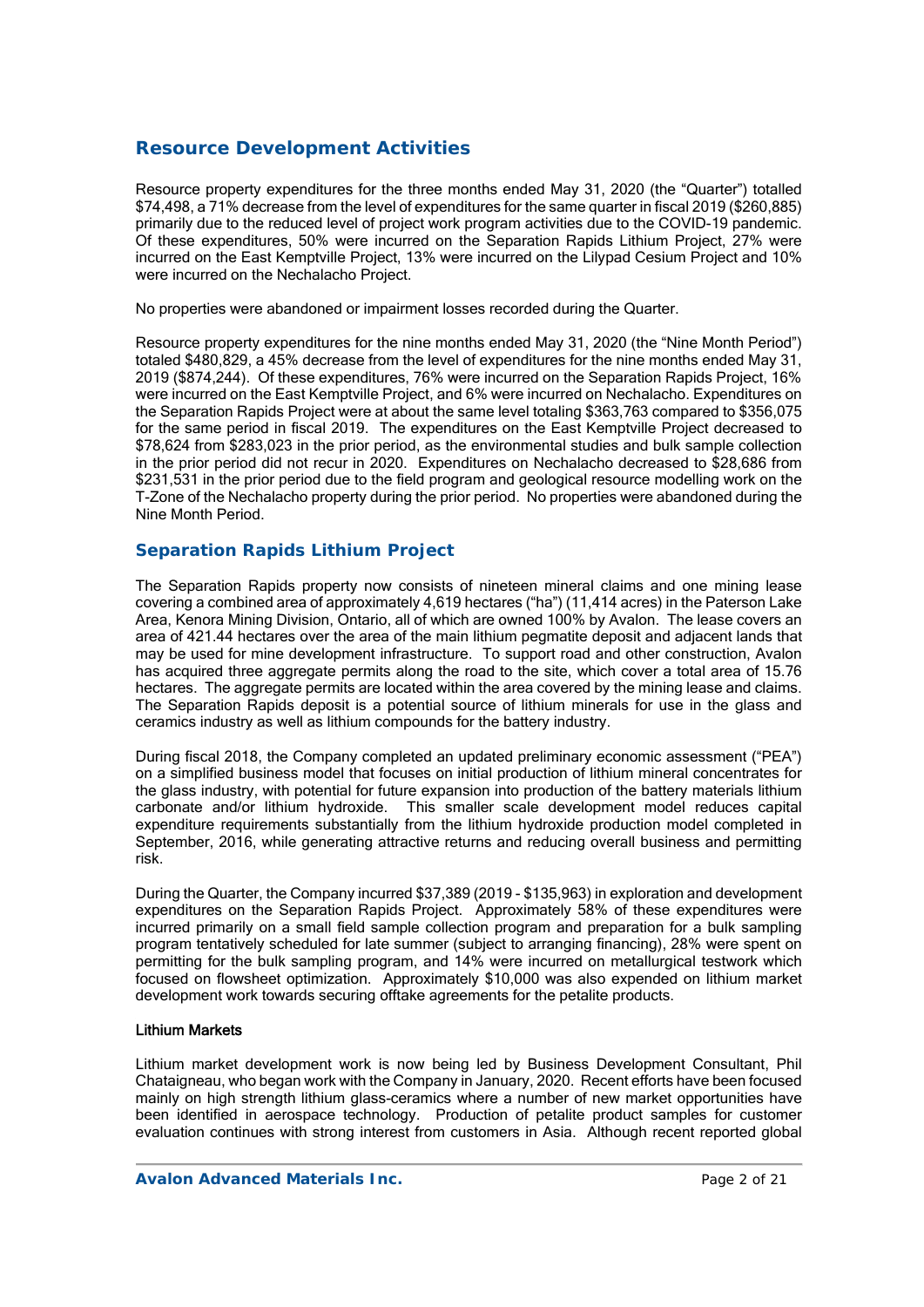lithium prices remain soft, all lithium market forecasts continue to predict steady growth in demand driven mainly by the battery market with supply shortages expected within the next 2-3 years. The Company is also revisiting the potential to produce a lithium hydroxide battery product, as outlined in Avalon's 2016 Preliminary Economic Assessment, because of the new interest in establishing critical minerals supply chains in Ontario, particularly lithium battery materials. The Company is now reviewing potential sites for such a facility in northwestern Ontario.

With demand for lithium growing rapidly and few advanced lithium projects ready to commence production, the Company remains well-positioned to bring a new supply of high-purity lithium minerals to the market to serve priority customers, once project financing and all required permits are in place. While project permitting has been progressing slowly, the Ontario government now recognizes that changes need to be made to the existing regulatory regime to allow new critical minerals projects, including lithium, to be developed in Ontario. There is also growing interest in the Federal government to encourage development of critical minerals supply chains for clean technology in Canada, particularly in the context of supporting economic recovery post-COVID-19.

## Environmental Assessment and Community Engagement

Avalon is committed to developing the Separation Rapids Lithium Project based on modern CSR principles and reporting on its performance in its annual Sustainability Reports. These CSR principles include commitments to minimize environmental impacts, ensuring the health and safety of employees, creating benefits for local communities and providing full transparency in its social and environmental performance. The Company and the project are now well known in the local community.

The project is located in the traditional land use area of the Wabaseemoong Independent Nations ("WIN") for which they have stewardship under an agreement with the Province. The Company first signed an MOU with WIN in 1999 which was renewed when the project was reactivated in 2013. Avalon management has been keeping WIN leadership informed on project activities and remains committed to fulfilling its community consultation obligations and partnering with WIN on business opportunities and providing training for community members. The Company has also initiated dialogue with the Métis Nation of Ontario which holds Indigenous rights in the area. Engagement is ongoing with local Indigenous communities, regulators, and local government most recently on the update of the closure plan for the planned bulk sample program. All the Indigenous groups continue to be supportive of the project.

Avalon has now received the necessary approvals to proceed this summer with the 2,500 tonne bulk sample extraction program, originally planned for 2019, to recover petalite product samples for testing and qualification by glass and ceramic companies that have expressed interest in the high-purity petalite mineral product. This includes acceptance for filing by the Ministry of Energy, Mines and Northern Development of the Company's revised Closure Plan for Advanced Exploration dated January 22, 2020, which was finally received on May 29, 2020.

As a result of progressive rehabilitation and improvements to the closure plan, financial assurance to be filed with the plan is significantly less than that which is already filed for the existing advanced exploration permit. A maintenance agreement and Quarry Permit from the Ministry of Natural Resources and Forestry allows for any needed road maintenance work, if required for bulk sampling. In an effort to minimize site environmental impacts and reduce costs, an application for a quarry amendment was submitted. This amendment, approved on March 25, 2020, allows unlimited extraction of aggregate from its dimension stone quarry and would permit the bulk sample crushing at the quarry site.

## Future Work

The next step in the project's development is to proceed with a pilot plant program on the bulk sample to finalize flowsheet parameters for engineering purposes including reagent recycling and water treatment processes, after which a feasibility study can be completed. This work will also generate product samples for customer qualification and acceptance and is expected to proceed in 2020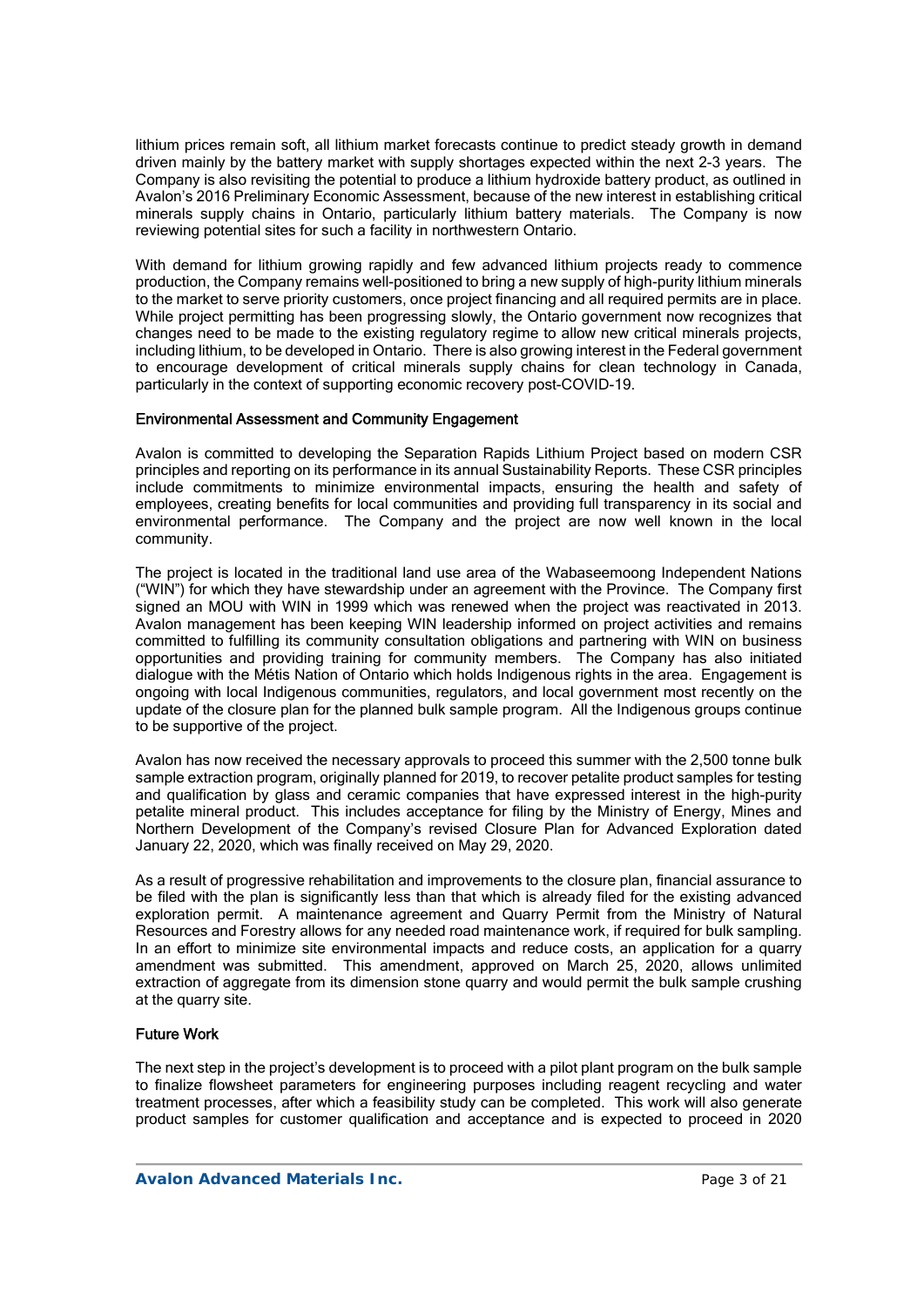subject to arranging project financing. Discussions on financing continue with several interested parties and planning for this program has been initiated.

The use of gravity concentration and ore sorting pre-concentration methods are to be further investigated, with the objective being to reduce costs for the flotation circuit, reducing energy and waste volumes and overall environmental impacts by reducing the amount of feed reporting to the milling circuit. Some additional drilling is also contemplated to collect more geotechnical data for pit and infrastructure design work. Continued exploration including drilling on the Paterson Lake claims in the vicinity of the new Snowbank petalite pegmatite discovery and the Glitter pegmatite is planned, subject to available financing.

Environmental studies of the proposed power transmission line route are planned and opportunities to reduce costs and GHG footprint with green energy supply are also being investigated. With the exception of the powerline route study, the environmental studies are largely complete. Once applications are submitted, it is anticipated that all necessary permits for construction can be obtained in under a year. Construction activities for many project components can be initiated prior to receipt of all permits.

Unless otherwise noted, the technical information on the Separation Rapids Lithium Project has been reviewed and approved by the Company's Consulting Metallurgist, Mr. David Marsh, FAusIMM (CP), or Dr. William Mercer, PhD, P.Geo. (Ontario), Vice President, Exploration, who are both Qualified Persons under NI 43-101.

# **Nechalacho Rare Earth Elements Project**

The Nechalacho Project is located at Thor Lake in the Mackenzie Mining District of the Northwest Territories ("NWT"), approximately 100 kilometres southeast of the city of Yellowknife. The property is now comprised of eight contiguous mining leases totalling 14,297 acres (5,786 hectares), after three mining claims totalling 332 hectares on the southwest side of the original five leases were converted to mining leases. The original five leases are subject to one independently owned 2.5% Net Smelter Returns ("NSR") royalty agreement. Avalon has the contractual right to buy out this royalty on the basis of a fixed formula, which is currently approximately \$1.6 million and which will increase at a rate equal to the Canadian prime rate until the royalty is bought out.

During Fiscal 2019, the Company and a private Australian company, Cheetah Resources Pty Ltd. ("Cheetah"), entered into a definitive agreement (the "Agreement"), under which Cheetah acquired ownership of the near surface resources principally in the T-Zone and Tardiff Zones of the property ("Upper Zone Resources") for a total cash consideration of \$5 million. Cheetah was subsequently acquired by Vital Metals Limited, a publicly-listed company in Australia (VML-ASX).

The Company retained ownership of the mineral resources below a depth of 150 metres above sea level ("Basal Zone Resources"), a 3.0% NSR royalty (the "3.0% NSR Royalty") and will continue to have access to the property for exploration, development and mining purposes. Avalon has also agreed to waive the 3.0% NSR Royalty for the first five years of commercial production and to grant Cheetah the option to pay the Company \$2 million within eight years of the transaction closing to extend the waiver of this royalty in perpetuity. This agreement also grants Cheetah an option to purchase the Company's option in the 2.5% NSR Royalty for an inflation adjusted fixed amount estimated at \$1.5 million as at the agreement date, provided that, upon exercising the option, it extinguishes this royalty. The eight mining leases are jointly recorded in the names of Cheetah 50% and the Company 50%, while the beneficial ownership is held in trust by Cheetah and Avalon as to their respective beneficial ownership entitlement in and to the Upper Zone Resources and the Basal Zone Resources, respectively.

During the quarter ended February 29, 2020, Avalon and Cheetah formed a jointly-owned corporation to hold the exploration permits and related authorizations related to Nechalacho. Avalon and Cheetah also entered into a formal co-ownership agreement governing each party's activities and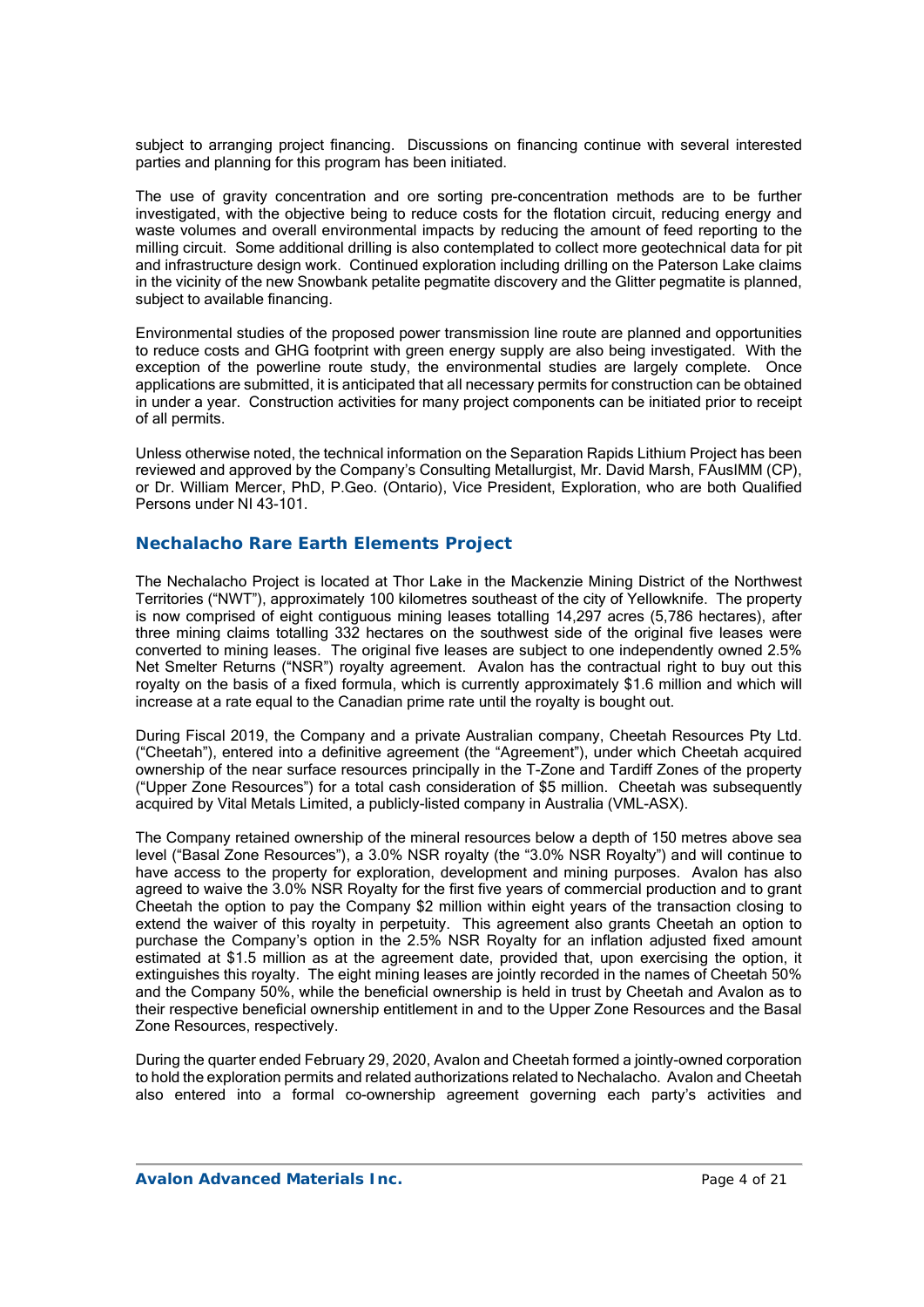management at site. The Company continues to provide Cheetah with assistance as needed in support of their permitting efforts and future development plans.

Expenditures during the Quarter totalled \$7,561 (2019 - \$88,186), which were spent primarily on sample storage.

# *East Kemptville Tin-Indium Project*

The 100% owned East Kemptville Tin-Indium Project is located 55 km northeast of Yarmouth, Nova Scotia, Canada. The property consists of an exploration licence covering 1,165 hectares (2,880 acres). This licence was renewed during the Quarter. East Kemptville was an operating tin mine from 1985-1992 and was North America's only large primary tin producer, before closing prematurely in 1992 due to a collapse in tin prices. Increasing global demand for tin and tightening supplies has resulted in improved tin prices, creating an opportunity for Avalon to consider redeveloping East Kemptville.

Avalon is presently in the process of securing full tenure to the site under a mineral lease to put the Company in a position to restart production at a small scale, utilizing the existing stockpile resources for initial feed to a gravity concentrator, supplemented by accessing near-surface higher grade tin resources. The present model will remediate the existing environmental liability and ultimately result in the full rehabilitation of the site. During fiscal 2018 the Company completed a PEA based on this initial redevelopment model that indicated positive economics. The Company was in negotiation through 2019 with the surface rights holder to secure full site access to proceed with its redevelopment plans, but a final agreement has not yet been reached.

The Company incurred \$19,793 (2019 - \$36,736) in expenditures during the Quarter on the East Kemptville Project, which were mainly incurred on the evaluation of various tailings management strategies and re-evaluating the project development model using ore sorting technology.

## Project Development Update

During the Quarter, work was limited to the evaluation of alternative development models as a consequence of the surface rights holder putting a hold on any new work on all tailings management areas (TMA). This is being done to further assess their long term strategy for managing the risk of a future dam failure of the existing facility. Accordingly, Avalon is now revising its strategy in an effort to allow short term project development focused mainly on treating the low-grade ore stockpiles using ore-sorting technology, investigating alternative revenue generating acid mine drainage treatment technologies and postponing or eliminating the need for utilizing the existing TMA while potentially streamlining the permitting process.

Cronimet Mining Processing SA (Pty) Ltd ("CMPSA") remains interested in partnering with the Company to implement its ore-sorting technology to recover tin concentrates, based on the encouraging results received from the bulk sample testwork in 2019. The overall strategy continues to focus on economic rehabilitation of the site through the production of tin, while allowing additional time for technical work to fully demonstrate the benefits and safety of the original TMA impermeable cover model.

# *Lilypad Cesium Project*

The Lilypad Cesium Project consists of 14 claims, totaling slightly over 3,299 ha, covering a field of lithium, tantalum and cesium mineralized pegmatites, and located 150 kilometres northeast of Pickle Lake, Ontario. The claims were staked between January, 1999 and October, 2000 and are 100% owned by the Company with no underlying royalties. Previous owners of the property drilled some 50 shallow drill holes, and Avalon completed 32 drill holes totaling 4,781 metres in 2000 and 2001 in a program focused primarily on tantalum potential that produced encouraging initial results including the discovery of significant cesium mineralization as the ore mineral pollucite assaying up to 6.205% Cs<sub>2</sub>O over 1.70 metres along with significant tantalum mineralization assaying over 0.10%Ta<sub>2</sub>O<sub>5</sub>.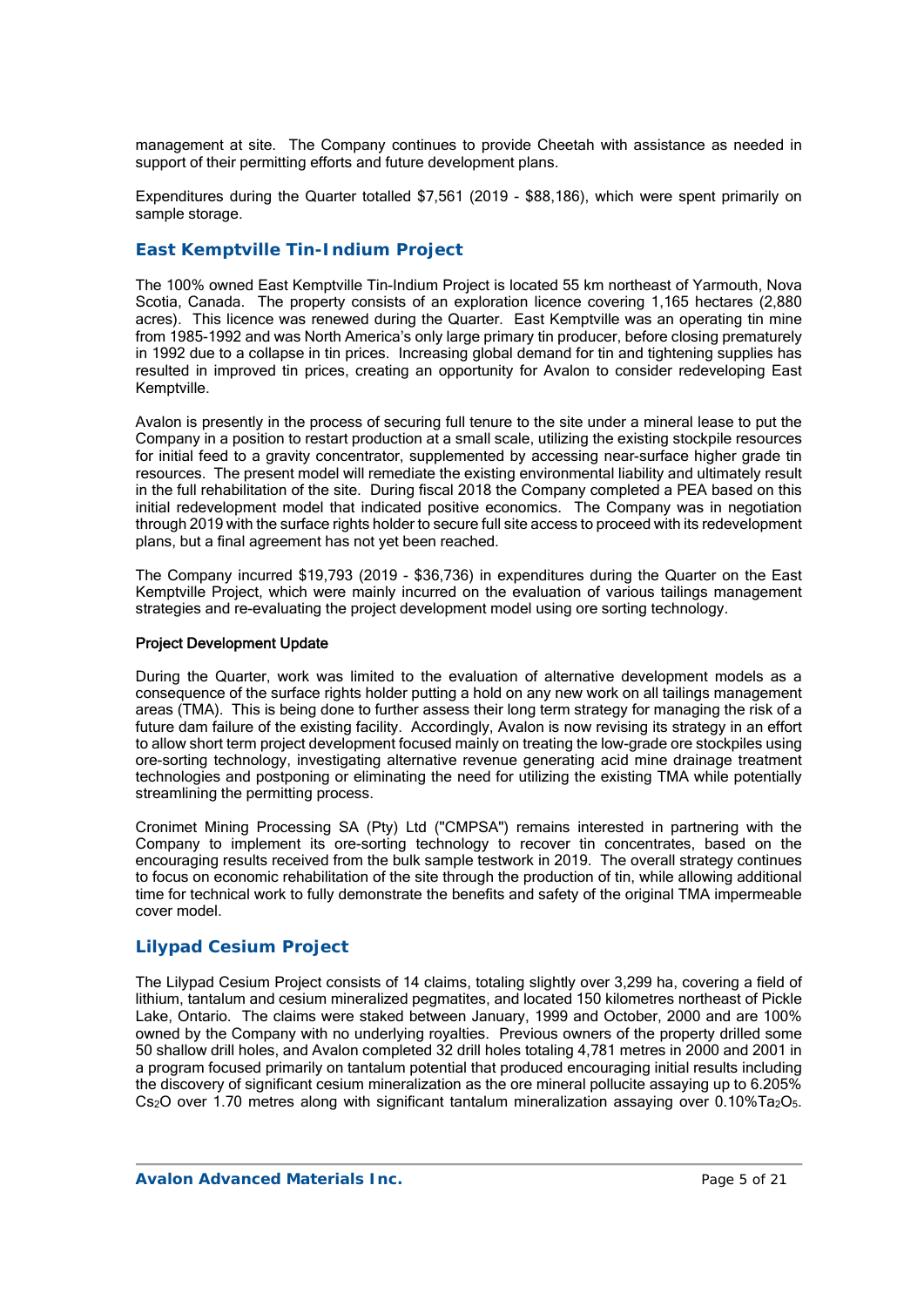Lithium commonly occurs in these pegmatites both as spodumene and as lepidolite in association with the pollucite and tantalite mineralization.

The project has been inactive since 2002 awaiting a recovery in tantalum prices or new demand for cesium minerals. New demand for cesium emerged in 2018 with the cessation of pollucite production at the Tanco mine in Manitoba. Then in 2019, Cabot Corp. announced the sale of its Specialty Fluids division (owner of the Tanco Mine) to Sinomine, a large Chinese mining and chemical company with a division focused on rare metals supply. This created an opportunity to establish a new pollucite supply chain to serve cesium markets outside China. Further, there is now renewed interest in tantalum due to limited supply sources and growing demand in new technology.

With recent increasing market interest in both cesium and tantalum, a field program is justified to further investigate the potential for near-term development of tantalum and cesium resources on the property. Renewed exploration work is now planned, subject to financing, for summer 2020 and will include recovery of small bulk samples for metallurgical testwork, primarily to design an efficient process to concentrate the pollucite. The program will also include geological mapping and geochemical sampling to better understand cesium distribution and identify new tantalum and cesium drill targets.

The project is located in the traditional territory of the Eabametoong First Nation (EFN), approximately 25 km west of the community of Fort Hope. Following the election of a new EFN Chief (Harvey Yesno) and Council in 2019, the Company has restarted consultation with the EFN community leadership and discussions on exploration support services that community members can provide for the summer field program.

# *Other Projects*

## Clean Technology Business Opportunities

Avalon is also continuing to evaluate the opportunity to apply an innovative new extraction technology to recover rare earths and other metals from acid mine drainage at closed mine sites, such as the Will Scarlett closed coal mine in southern Illinois, and remediate the environmental liability. Initial results from the laboratory test work completed to date have been encouraging and Avalon plans to participate in the installation and operation of a demonstration facility to scale up the process at the Will Scarlett site, if funding can be arranged. Ultimately, the goal is to demonstrate how this technology can recover separated rare earths at a much lower cost than traditional solvent extraction technology and make it economic to recover rare earths from lower grade resources, such as mine wastes. This technology could have broad application at many such sites. Avalon plans to collaborate with the innovators of this technology to implement it on a trial basis at other closed base and precious metals mine sites in Canada, such as East Kemptville. Several producing mining companies are also now looking at recovering additional metallic elements from current tailings streams.

The Company continues to look at other clean technology business opportunities related to extracting value from waste materials, that offer potential for near term revenue streams. Interest continues to grow in recovering rare earths from coal mine wastes including fly ash waste from power generation plants. The Company received several new expressions of interest in partnership opportunities during the quarter. Management sees enormous growth potential in this sector and good opportunities for accessing capital from the many government programs oriented towards cleantech development and from the growing international Impact/ESG investment community.

During the Quarter, the Company continues to study the potential for participation in an aggregate quarry redevelopment project in western Newfoundland. Located near the Port of Stephenville, the area also offers potential for discovery and development of other industrial minerals and critical minerals products. The quarry project is part of a broader business plan to establish a new clean technology hub also involved in renewable energy and agricultural technology development.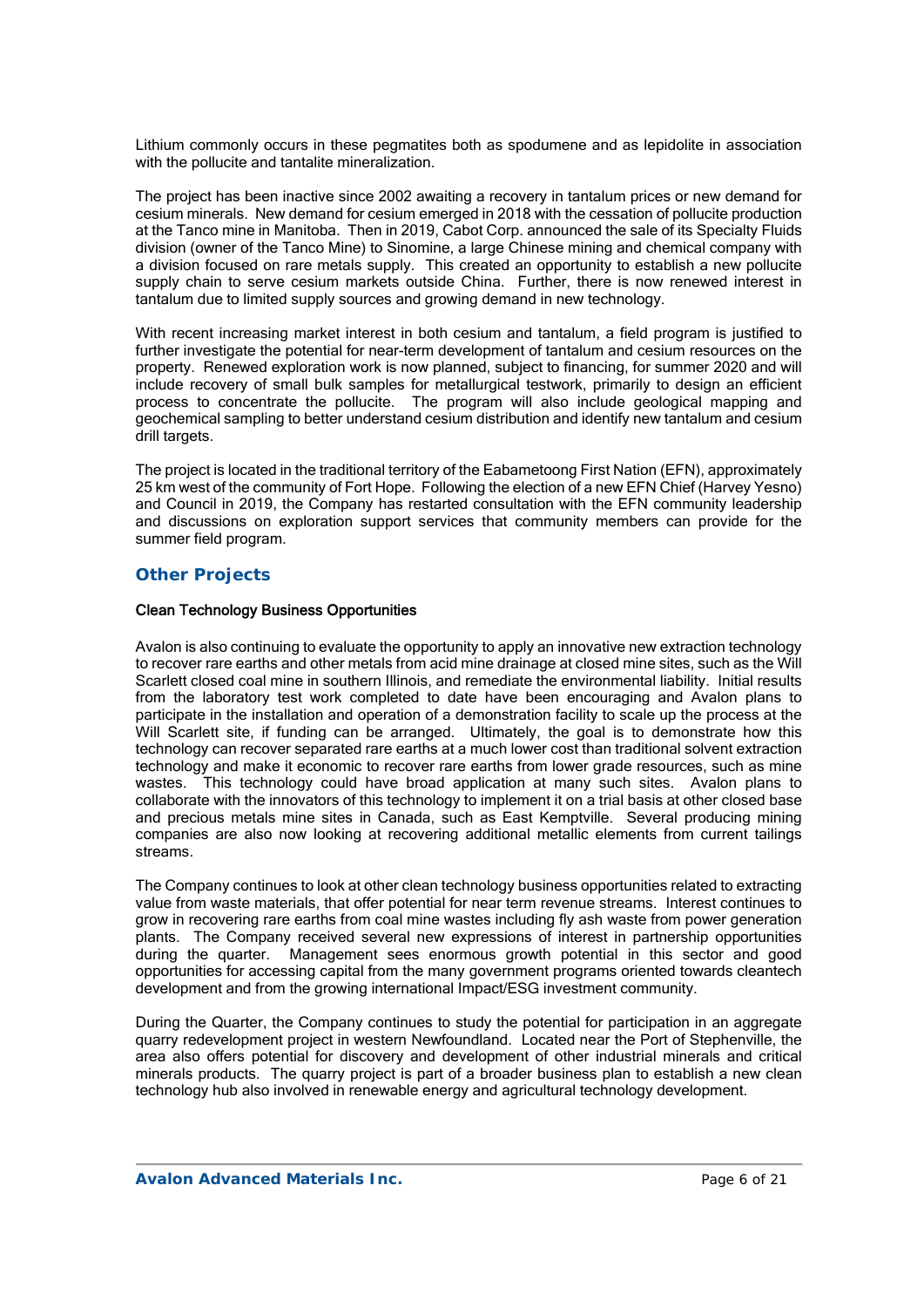Government also remains committed to supporting the establishment of new critical minerals supply chains in Canada. Avalon is continuing to support the efforts of policymakers to implement the needed regulatory changes to recognize critical minerals as a unique sub-sector of the mineral industry. The COVID-19 pandemic and the resulting shortages of medical supplies and pharmaceutical products has served as a reminder to everyone of the risks associated with relying on international sole supply sources of critical materials.

## Warren Township Anorthosite

Avalon is considering reactivating its wholly-owned Warren Township Anorthosite project in view of growing demand for the calcium feldspar product, which is being driven by innovation in glass technology and space exploration technology. The high-quality calcium feldspar product is used in the manufacture of reinforcing glass fibre and other industrial products, such as mineral fillers. The market has continued to grow with new emerging cleantech applications, such as composites for wind turbine blades. The Company is now in the process of compiling all the historic drilling and analytical data and bringing them into up to date digital file formats. This was supported by a recently completed drone topographic and photographic digital survey. Samples of crushed anorthosite have recently been shipped to a potential customer outside Canada.

# **Corporate Social Responsibility**

In November 2019, the Company released its 2019 Sustainability Report, which is available for download on the Company's website at: http://www.AvalonAM.com.

The 2019 Sustainability Report was prepared in accordance with the streamlined October 2016 Global Reporting Standards. The 2019 Sustainability Report incorporates a self-assessment of Fiscal 2019 performance and sets targets for 2020 against the applicable Mining Association of Canada "Toward Sustainable Mining" indicators. It also integrates the United Nations' 17 Sustainable Development Goals into our sustainability performance for the first time. Notably, Avalon completed risk assessments and updated all Emergency Response Plans for the sites where work was completed during the fiscal year. All work programs at project sites were completed without environmental or health and safety incidents.

In addition to the Company's safety performance, the report includes many other accomplishments such as community outreach, and metallurgical process improvements that contribute to improved environmental performance. Avalon is committed to working closely with its Indigenous partners to create lasting economic and social benefits in the communities. Dialogue is ongoing with Wabaseemoong Independent Nations ("WIN") and Métis Nation of Ontario with respect to the Separation Rapids Lithium Project, and was recently initiated with new Eabametoong First Nation Chief, Chief Harvey Yesno for the Lilypad Cesium-Tantalum Project. During the Quarter the Company made a donation to secure a supply of hand sanitizer for Eabametoong First Nation to assist the community in managing the risk of spreading the COVID-19 virus to its members.

Avalon's leading sustainability efforts are also benefitting the exploration industry. During Fiscal 2019, the Prospectors and Developers Association of Canada ("PDAC") adopted Avalon's energy monitoring system and published it for its members, as well as working with regulators to develop balanced regulations with applicability to Avalon projects. Avalon participated in a multi-stakeholder development of a climate change risk assessment and is utilizing it to augment existing risk assessments and project design to ensure resiliency to potential climate change impacts. Avalon also supported PDAC in the development of training materials for the Mining Association of Canada's Toward Sustainable Mining's Community of Interest Panel regarding the exploration industry. PDAC may further adapt them for a broad range of educational applications. Avalon is also supporting the PDAC and Mining Association of Canada in its efforts to educate regulators and policymakers regarding the need to update regulations in order to encourage more exploration and development of critical minerals resources in Canada that are vital for establishing the new clean economy in Canada.

The Company's focus is on materials that enable clean technology, including electric vehicles, solar and wind power. In order to do this sustainably, Avalon designs its operations to minimize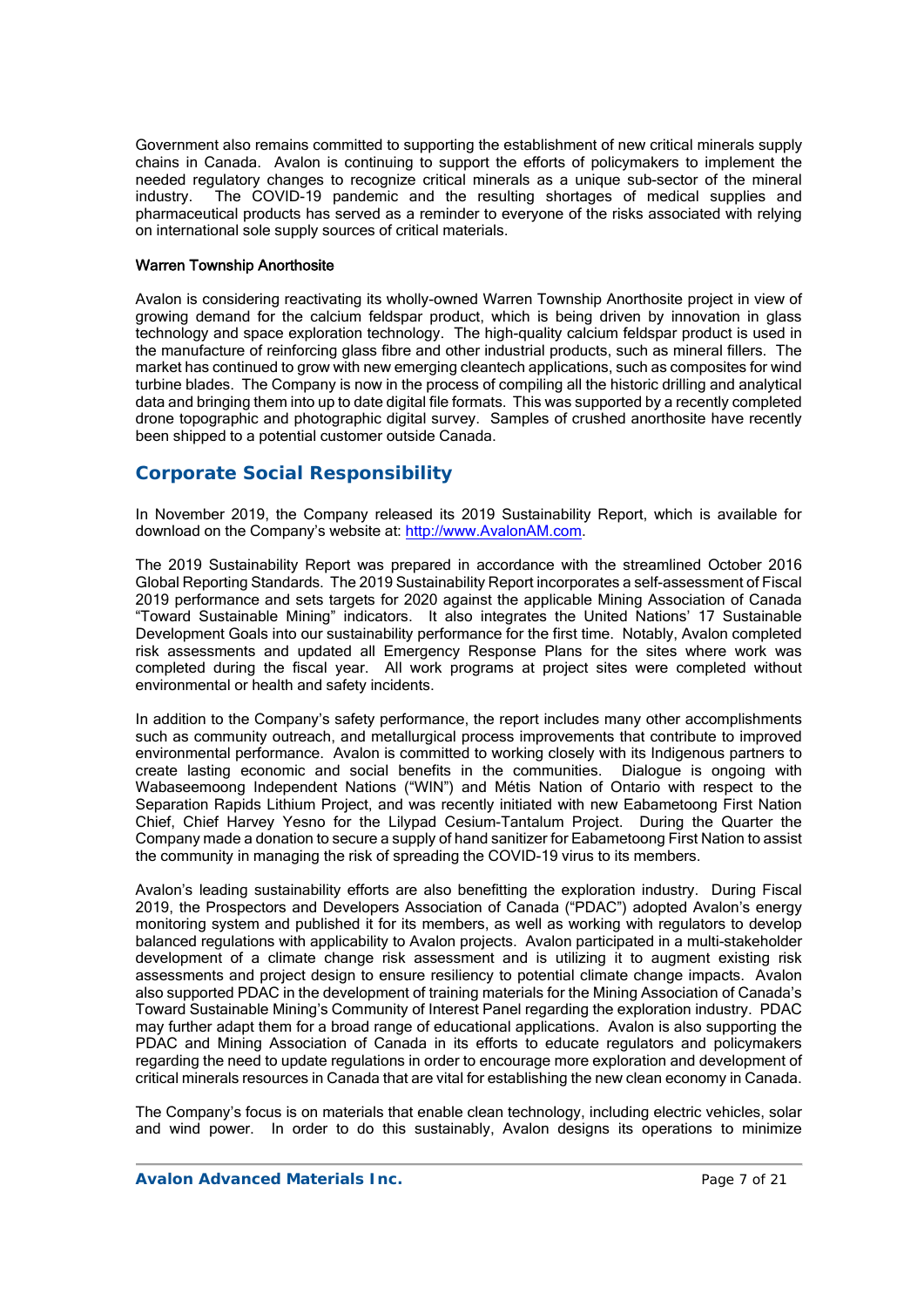environmental impacts and greenhouse gas emissions, while planning for rehabilitation and productive use of the land post closure. The Company also now incorporates a staged-development approach to its cleantech materials projects, which involves starting production at a modest scale, to minimize project footprint and potential risks to environment, while also reducing investment risk and creating opportunities for its Indigenous business partners. Further, Avalon is a leader in looking at closed mine sites as opportunities to remediate long term environmental liabilities through economic extraction of valuable minerals from waste materials using new technologies such as sensor-based ore-sorting.

In response to the increasing concern expressed by regulators, insurers, investors, customers and other communities of interest, and building on its historic success in reducing greenhouse gas emissions, Avalon has recently begun investigating the potential to become carbon neutral by 2050. In conjunction with climate change risk assessment, Avalon is investigating a wide range of opportunities and potential barriers to cost effectively achieving this, and is cautiously optimistic that a serious and realistic commitment to this aggressive goal can be made.

Being a recognized sustainability leader reduces costs and facilitates good relationships with communities, which helps reduce risk of experiencing lengthy delays in receiving operating permits and approvals. This also helps facilitate the acquisition of our social license to operate. Avalon believes that responsible users of our clean tech materials will require increasingly sustainable sources for their materials which we believe will provide Avalon with a strategic advantage.

# **Administration and Other**

Interest income decreased to \$3,794 compared to \$10,655 in the same quarter in fiscal 2019. Higher interest-bearing cash balances were offset by the repayment of an interest-bearing loan owed to the Company from an NWT-based business in early fiscal 2020.

Management fees of \$4,486 were earned in the Quarter (2019 - \$nil) related to the management of Cheetah's work programs at Nechalacho, which commenced towards the end of fiscal 2019.

Corporate and Administrative expenses totalled \$401,568 during the Quarter, a 29% decrease from the amount incurred during the comparative quarter in Fiscal 2019 (\$564,961). The main areas of decreased operating expenses for the Quarter were salaries and benefits and occupancy expenses, which were offset by higher public and investor relations costs and marketing and sales expenses.

Salaries and benefits for the Quarter decreased by approximately 17% to \$217,297 compared to \$381,218 for the same quarter in fiscal 2019. The decrease in salaries and benefits was primarily related to reduced executive compensation and the Canada Emergency Wage Subsidy.

Directors' fees decreased by \$10,299 (85%) to \$1,851 compared to \$12,150 for the same quarter in Fiscal 2019. Effective September 1, 2019, the base yearly Director's fee was reduced to \$5,000 (from \$10,000) and the meeting fees (\$400 per meeting) and the Board and Committee Chair fees (\$3,000) were eliminated.

No occupancy expenses were recognized during the Quarter compared to \$81,255 for the same quarter in Fiscal 2019. The decrease is primarily related to the adoption of IFRS 16, and is partly offset by the increase in depreciation expense for the leased office premise of \$49,022 and the increase of \$11,712 in interest expense on lease obligation. The balance of the decrease is mostly due to the reduced size of the Company's office premises.

Expenses on public and investor relations increased by \$22,739 (95%) to \$46,645 during the Quarter compared to the same quarter in Fiscal 2019. The increase is primarily related to the increased amount of work provided by consultants with respect to investor relations activities who are continuing to help market Avalon's story to investors both in the US and Canada with an increasing focus on ESG/Impact investors. Investor relations activities during the Quarter were limited to participation in the Investors Exchange at the annual PDAC convention in Toronto and two subsequent virtual investment conferences, as all other live events were cancelled due to the COVID-19 lockdown.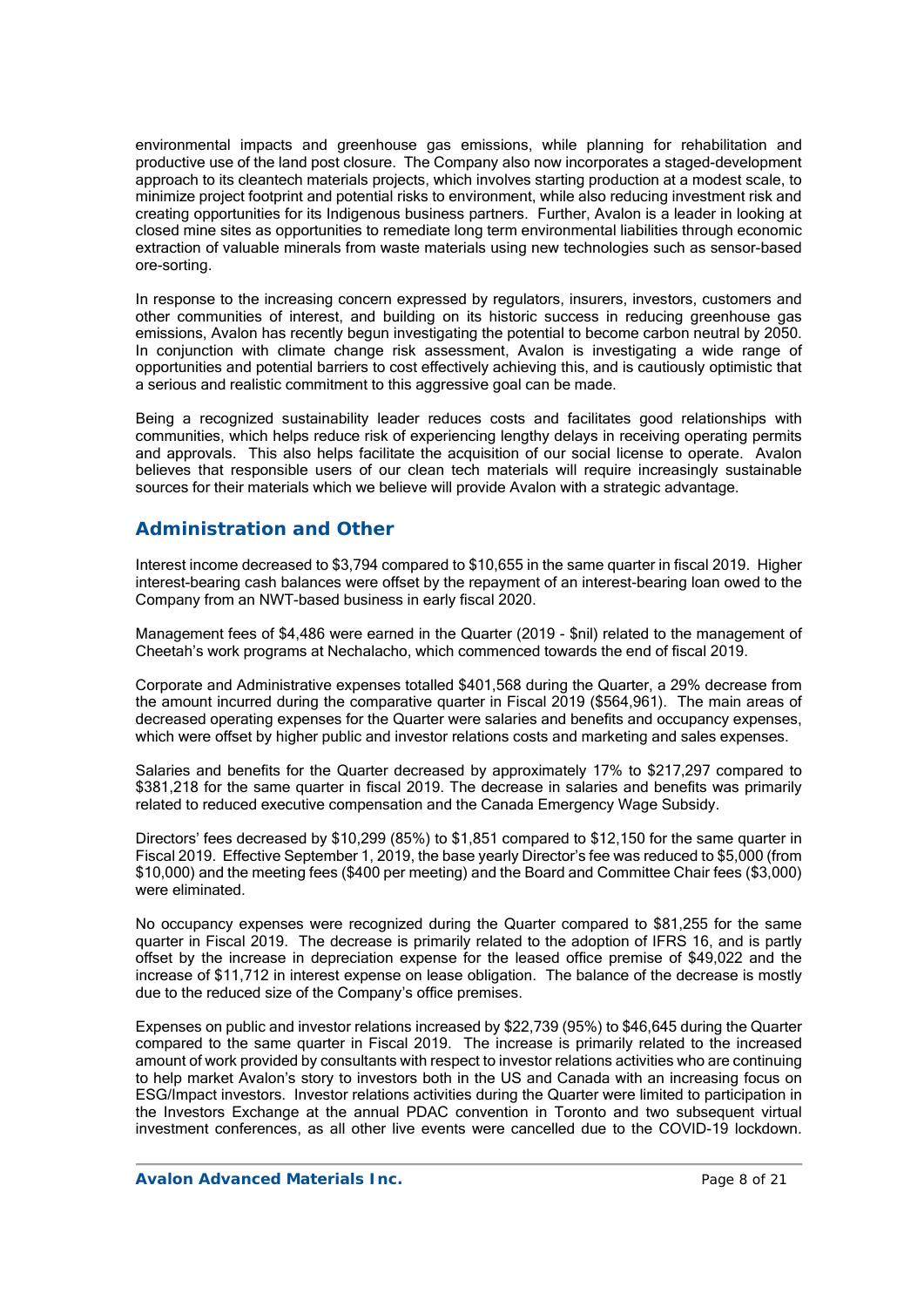Subsequent to the end of the Quarter, with travel to conferences no longer feasible, the Company began initiating additional internet-based investor relations services entering into a new agreement with Stockhouse.com.

Expenses on marketing, sales and government relations increased to \$47,465 during the Quarter compared to a small recovery of \$2,309 for the same quarter in Fiscal 2019, with most of the increase being due to significantly increased government relations activities and increased level of market development activities performed by consultants after the departure of the Company's former Vice-President, Market Development and Sales at the end of Fiscal 2019. This is a result of new interest from both the Federal and Provincial governments in creating policy to enable new critical minerals supply chains to be established in Canada. With Avalon being one of the few Canadian companies with significant experience in this area, the Company has been frequently asked to support these efforts. This work is now being led by consulting Government Affairs Advisor, Zeeshan Syed and consulting Business Development Advisor, Phil Chataigneau.

No resource properties were abandoned and no impairment losses were recognized during the Quarter.

Share based compensation expense increased to \$32,069 for the Quarter compared to \$16,806 for the same quarter in Fiscal 2019. This increase is primarily related to the increased number of stock options earned during the Quarter compared to the same quarter in fiscal 2019.

The fair values of the Company's outstanding convertible redeemable preferred shares (issued in March 2017, January 2018 and July 2018) were also remeasured at each financial statement reporting date, which resulted in losses of \$Nil (2019 - \$68,250) and \$39,375 (2019 - \$329,438) for the Quarter and Nine Month Period, respectively.

On May 31, 2020, the fair values of the Company's outstanding derivative liabilities (which included the warrants denominated in US\$ warrants and warrants with exercise prices that are subject to adjustment from time to time in the event of certain common share rights offerings) were re-measured using the Black-Scholes pricing model, which resulted in a loss of \$57,813 for the Quarter (being the increase in the estimated value of these warrants between February 29, 2020 and May 31, 2020) (2019 – \$531,943) and a loss of \$41,615 for the Nine Month Period (being the increase in the estimated value of these warrants between August 31, 2019 and May 31, 2020) (2019 - \$431,650). The changes in the estimated value of these warrants are mainly caused by the fluctuation in the trading price of the Company's common shares on May 31, 2020 compared to August 31, 2019 and February 29, 2020.

During the Nine Month Period, the Company completed the sale of the Upper Zone Resources of its Nechalacho REE Project for a total cash consideration of \$5 million, resulting in a net gain on sale of \$2,373,261.

For the Nine Month Period, interest income decreased to \$23,733 compared to \$39,722 in the same period in fiscal 2019. Higher interest-bearing cash balances were offset by the repayment of an interest-bearing loan owed to the Company from an NWT-based business in early fiscal 2020.

Management fees of \$105,592 were earned in the Nine Month Period (2019 - \$nil) related to the management of Cheetah's work programs at Nechalacho, which commenced towards the end of fiscal 2019. It is not expected that any substantial management fees will be earned subsequent to the Nine Month Period as Cheetah is now mostly managing its own work programs.

For the Nine Month Period, corporate and administrative expenses totalled \$1,537,574 compared to \$1,845,836 for the same period in fiscal 2019. The main areas of decreased operating expenses for the Nine Month Period were salaries and benefits and occupancy expenses, which were offset by higher public and investor relations costs and marketing and sales expenses.

Consistent with the Quarter and for similar reasons, salaries and benefits for the Nine Month Period decreased by approximately 20% to \$867,631, compared to \$1,082,472 for the same period in fiscal 2019, and directors' fees decreased to \$11,851 from \$51,650.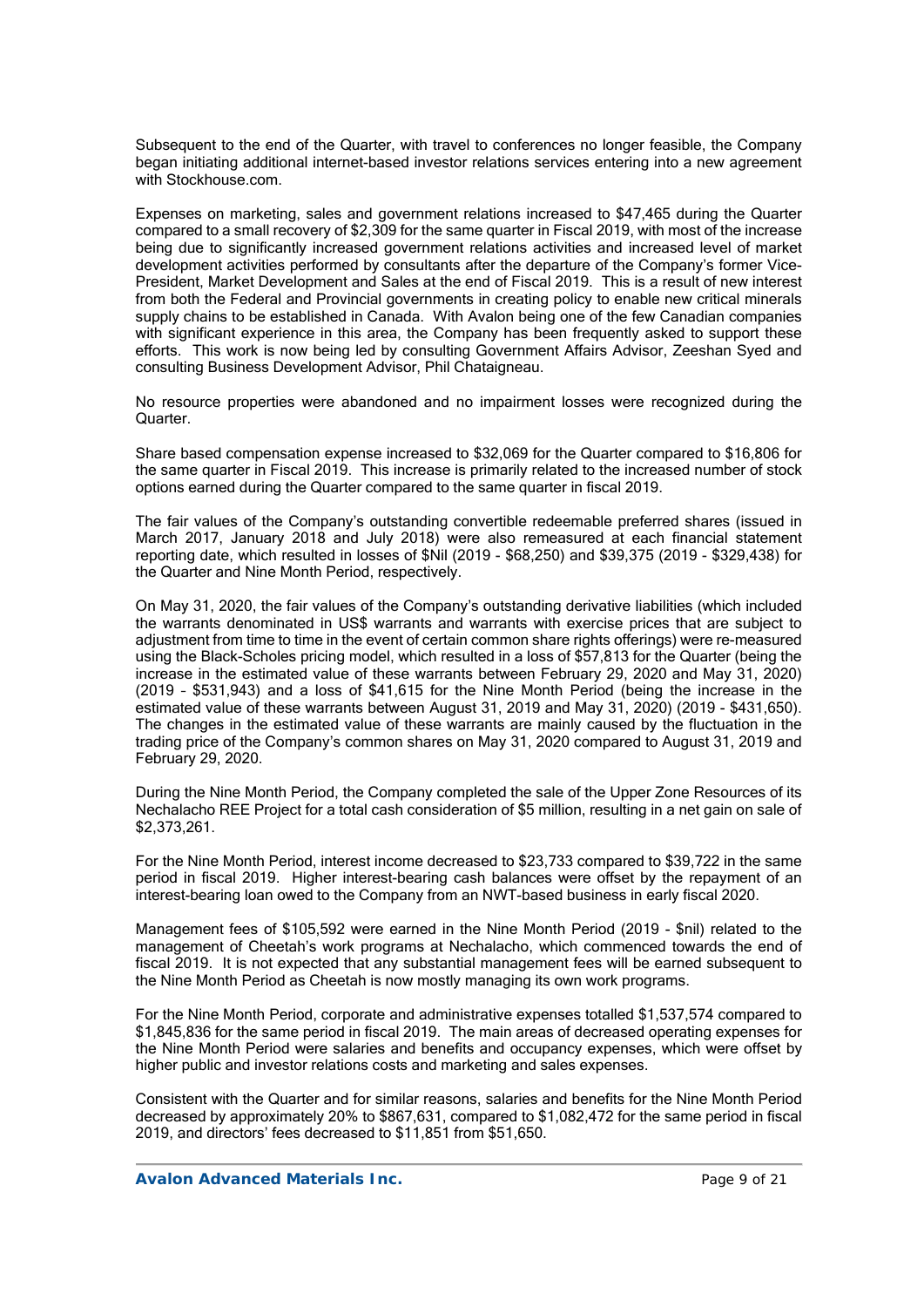Consistent with the Quarter and for similar reasons, marketing and government relations expenses increased by \$95,511 (936%) to \$105,715 during the Nine Month Period compared to the same period in fiscal 2019.

Expenses on public and investor relations increased by \$59,801 (38%) to \$218,384 during the Nine Month Period compared to the same period in Fiscal 2019. The increase is primarily related to the increased level of investor relations activities during the first six months of Fiscal 2020.

Expenses on general exploration increased by \$98,414 to \$104,486 during the Nine Month Period compared to \$6,072 for the same period in Fiscal 2019. This increase is primarily due to the increased level of activities undertaken to evaluate new opportunities with near term development potential such as extracting valuable products from mine wastes using new technologies.

Share based compensation increased slightly to \$69,002 from \$62,084 during the Nine Month Period compared to the same period in fiscal 2019. This increase is primarily related to the increased number of options earned during the Nine Month Period compared to the same period in fiscal 2019.

During the Nine Month Period ended May 31, 2019, the Company abandoned three exploration licences peripheral to the Special Licence of the East Kemptville Project and accordingly the costs incurred of \$639,034 on the mineral claims under these exploration licences had been written off as an impairment loss during this period.

The Company recognized a financing transaction cost expense of \$177,503 during the Nine Month Period ended May 31, 2019 relating to the issuance of the convertible note payable issued during this period.

## Fiscal Year 2020 2019 2018 For the Quarters Ended  $||$  May 31  $||$  Feb. 29  $||$  Nov. 30  $||$  Aug. 31  $||$  May 31  $||$  Feb. 28  $||$  Nov. 30  $||$  Aug. 31 | \$ | \$ | \$ | \$ | \$ | \$ Revenue 8,280 21,068 99,977 13,301 10,655 15,126 13,941 14,340 Net Income (Loss) before discontinued operations (578,071) 1,700,782 (576,385) (50,259) (1,127,319) (638,820) (1,569,937) (786,927) Net Income (Loss) (578,071) 1,700,782 (576,385) (50,259) (1,127,319) (638,820) (1,569,937) (786,927) Income (Loss), per share,<br>basic basic (0.002) 0.005 (0.002) (0.000) (0.004) (0.002) (0.006) (0.004) Income (Loss), per share, diluted (0.002) 0.005 (0.002) (0.000) (0.004) (0.002) (0.006) (0.004)

**Summary of Quarterly Results** 

The following selected financial data is derived from the unaudited condensed consolidated interim financial statements and financial information of the Company.

The fluctuation in quarterly net loss is primarily due to share-based compensation expenses recognized as stock options granted to directors, officers, employees and consultants of the Company are earned, the gain on sale of property, plant and equipment, the impairment losses recognized on resource properties, changes in the fair value of derivative liabilities and convertible redeemable preference shares, and expensed financing transaction costs. The costs of resource properties are written down at the time the properties are abandoned or considered to be impaired in value.

# **Liquidity and Capital Resources**

In management's view, given the nature of the Company's operations, which consists mainly of the exploration and development of mineral properties, the most relevant financial information relates primarily to current liquidity, solvency, and planned property expenditures. The Company's financial success will be dependent on the economic viability of its resource properties and the extent to which it can develop its mineral resources. Such development may take several years to complete and the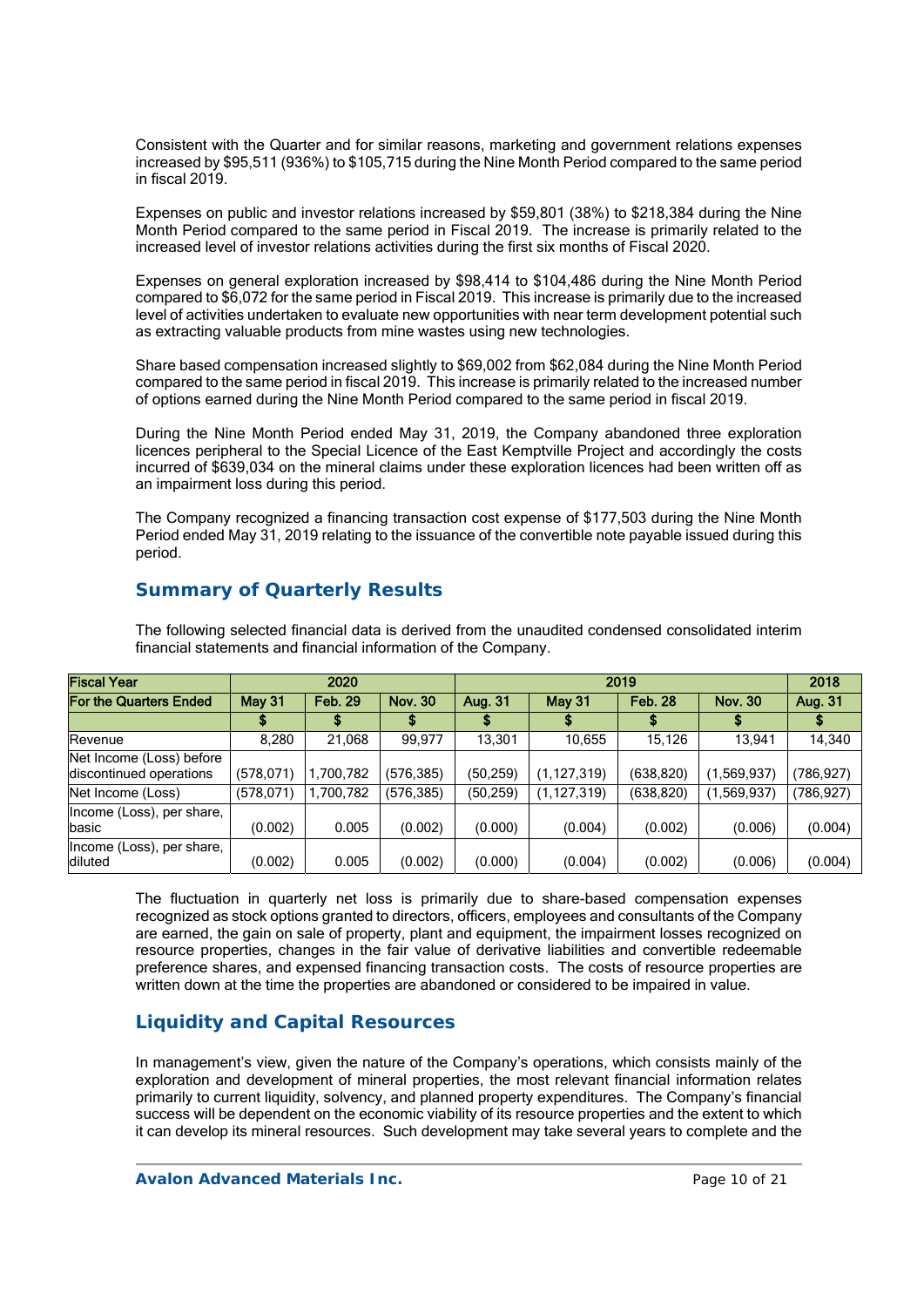amount of resulting income, if any, is difficult to determine. The sales value of any mineralization discovered by the Company is largely dependent on factors beyond the Company's control, including the market value of the metals and minerals to be produced.

The Company manages its capital structure and makes adjustments to it based on the funds available to the Company in light of changes in general economic conditions, the Company's short term working capital requirements, and its planned exploration and development program expenditure requirements.

As the Company is in the development stage, its principal source of capital is from the issuance of equity securities. In order to achieve its objectives, the Company expects to spend its existing working capital and raise additional funds as required.

The outbreak of the novel strain of coronavirus, specifically identified as "COVID-19", has resulted in governments worldwide enacting emergency measures to combat the spread of the virus. These measures, which include the implementation of travel bans, self-imposed quarantine periods and social distancing, have caused material disruption to businesses globally resulting in an economic slowdown. Global equity markets have experienced significant volatility and weakness. Governments and central banks have reacted with significant monetary and fiscal interventions designed to stabilize economic conditions. The duration and impact of the COVID-19 outbreak is unknown at this time, as is the efficacy of the government and central bank interventions. It is not possible to reliably estimate the length and severity of these developments and the impact on the financial results and condition of the Company. The Company is implementing measures to reduce costs and preserve working capital during this period of reduced business activity. While the Company has closed its office temporarily due to the COVID-19 pandemic, staff continue to work from home on a reduced work schedule in anticipation of resuming project field work when it is safe to do so. Very minor field work, such as sample collection, has continued where possible under acceptable conditions. Among other measures, the Company's senior management has agreed to a 50% reduction in their salaries for the month of April, May and June 2020.

As at May 31, 2020, the Company has current assets of \$1,462,692 and current liabilities of \$802,970, and its working capital is \$659,722.

The Company's monthly operating expenditures, excluding expenditures on resource property work programs, average \$260,000 during periods of moderate project activity. The Company's contemplated resource property expenditures for Fiscal 2020, assuming the requisite financing is in place, are budgeted at approximately \$1,700,000 (excluding capitalized salaries and benefits), of which approximately \$317,654 had been incurred by May 31, 2020.

The Company will need to raise additional capital to fund significant new work programs on the Separation Rapids, East Kemptville and Lilypad Projects. Initiatives to raise additional capital are in progress. There continues to be some uncertainty as to the Company's ability to raise sufficient additional funds on favourable terms for all of its planned program expenditures. Discussions with potential joint venture partners to provide project financing are ongoing. These conditions create some uncertainty about the Company's ability to continue as a going concern. The Company's expenditures on other discretionary exploration and development activities have some scope for flexibility in terms of amount and timing, which can be adjusted accordingly.

The Company does not have any externally imposed capital requirements other than those certain Redemption Events contained in the preferred share terms. The Company continues to work on attracting more substantial project financing through the participation of one or more strategic partners, a long term construction debt financing facility, and/or through the equity markets. If the Company is not able to secure financing on satisfactory terms, expenditures on the development of its projects will need to be delayed.

All of the Company's resource properties are owned, leased or licenced with minimal holding costs. The most significant holding costs being annual lease rental fees on Nechalacho of \$24,841 (which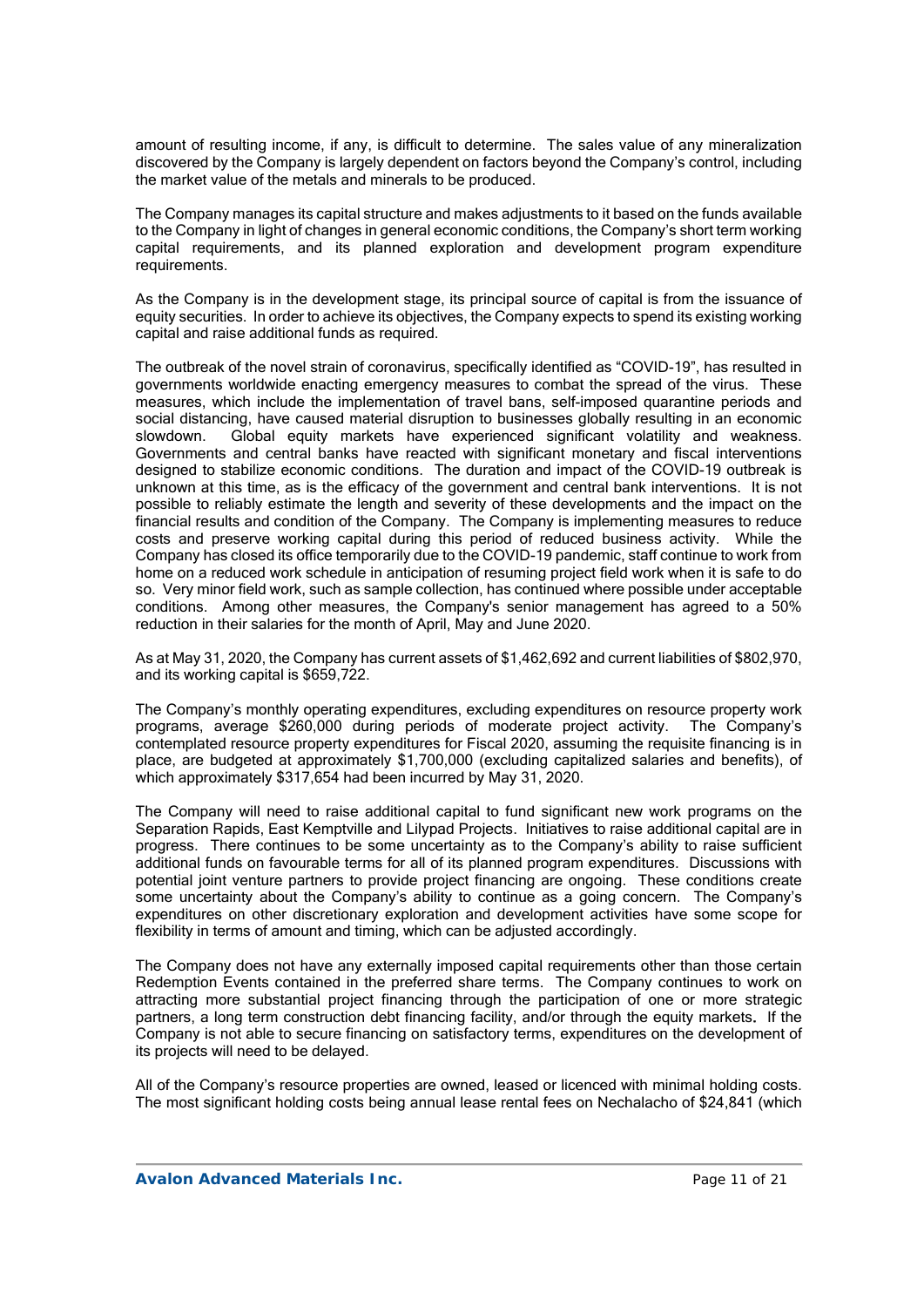will now be shared 50/50 with Cheetah) and the annual expenditures related to the mining leases at Separation Rapids and Warren Township totalling \$3,327.

A joint venture with an industry partner or end-user may represent an attractive alternative for financing the further stages in the development of any of the Company's projects once the capital requirements become relatively large.

The Company has a lease for its premises. As at the date of this MDA, the minimum lease commitments under this lease are as follows:

| Fiscal year ended August 31, | 2020                | 17.699  |
|------------------------------|---------------------|---------|
|                              | 2021                | 218,253 |
|                              | 2022                | 222.556 |
|                              | 2023                | 229.181 |
|                              | 2024                | 233.563 |
|                              | 2025 and thereafter | 63.280  |
|                              |                     |         |

## **Off Balance Sheet Arrangements**

As at May 31, 2020, the Company had no material off balance sheet arrangements such as guaranteed contracts, contingent interests in assets transferred to an entity, derivative instrument obligations or any instruments that could trigger financing, market or credit risk to the Company.

## **Transactions with Related Parties**

Balances and transactions between the Company and its subsidiaries have been eliminated on consolidation and are not disclosed here. Details of the transactions between the Company and other related parties are disclosed below:

a) Trading transactions

There have been no material trading transactions with related parties during each of the nine months ended May 31, 2020 and May 31, 2019, other than the participation by Mr. Donald Bubar, Director, President and CEO in the November 2018 private placement, whereby Mr. Bubar subscribed for 1,000,000 Units at \$0.07 per Unit. Each unit was comprised of one common share and one half of one common share purchase warrant. Each whole warrant entitles the holder to acquire one common share at a price of \$0.12 until November 1, 2020.

b) Compensation of key management personnel

The remuneration of directors and other members of the Company's senior management team during each of the three and nine months ended May 31, 2020 and May 31, 2019 are as follows:

|                                                                                                     | <b>Three Months Ended</b> |  |                   | <b>Nine Months Ended</b> |                   |  |                     |
|-----------------------------------------------------------------------------------------------------|---------------------------|--|-------------------|--------------------------|-------------------|--|---------------------|
|                                                                                                     | May 31,<br>2020           |  | May 31,<br>2019   |                          | May 31,<br>2020   |  | May 31,<br>2019     |
| Salaries, benefits and directors' fees <sup>(1)</sup> \$<br>Share based compensation <sup>(2)</sup> | 275,266<br>24.979         |  | 383,719<br>17.283 | \$.                      | 930,307<br>57.213 |  | 1,193,849<br>57,293 |
|                                                                                                     | 300.245                   |  | 401.002           |                          | 987.520           |  | 1,251,142           |

(1) Salaries and benefits of key management personnel capitalized to exploration and evaluation assets and PPE for the quarter ended May 31, 2020 and for the Period totaled \$45,228 (2019 - \$80,332) and \$188,765 (2019 - \$286,217), respectively.

 $(2)$  Fair value of stock options earned and recognized as share based compensation during the respective reporting period.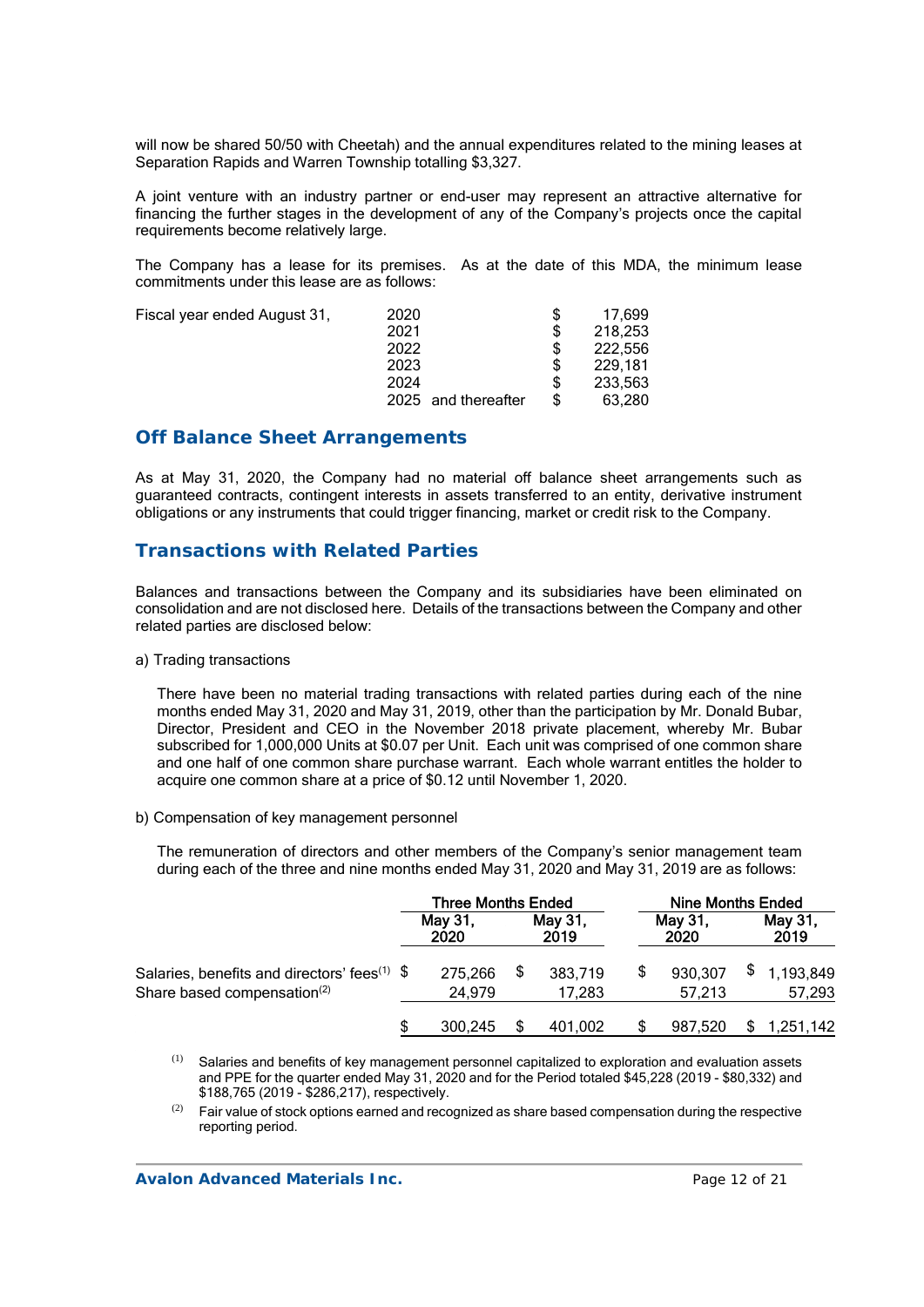Unpaid directors' fees and salaries included in accrued liabilities and owing to the directors and members of the Company's senior management team totaled \$188,800 as at May 31, 2020 (August 31, 2019 - \$566,685).

# **Subsequent Events**

Subsequent to the end of the Period, the Company:

- a) granted an aggregate of 1,415,000 stock options with a weighted average exercise price of \$0.08 per share to certain employees, directors and consultants of the Company. The weighted average contract life of these options at issuance was 4.0 years;
- b) issued a total of 1,207,729 common shares pursuant to the conversion of \$58,333 convertible note payable; and
- c) had 1,400,000 warrants with an exercise price of \$0.12 per share expire.

# **Financial Instruments**

The Company's financial instruments consist of cash and cash equivalents, receivables, accounts payable and accrued liabilities, convertible note payable, convertible redeemable preferred shares, warrants denominated in foreign currency, and warrants with exercise prices that are subject to adiustment from time to time.

Management does not believe these financial instruments expose the Company to any significant interest, currency or credit risks arising from these financial instruments. The fair market values of cash and cash equivalents, receivables, and accounts payable and accrued liabilities approximate their carrying values.

The Company has 6,466,513 warrants outstanding as at May 31, 2020, with an original exercise price of US\$0.56 per share ("US\$ Warrants"). These warrants are subject to certain anti-dilution provisions, which may reduce the exercise price, with a floor of US\$0.5095 per share. The adjusted exercise price as calculated by the anti-dilution provisions as at August 31, 2019 and as at the date of this MDA is US\$0.5223. These warrants are exercisable until June 13, 2021. These warrants were recorded at fair value at the time of issuance, and are re-measured at fair value using the Black-Scholes pricing model at each financial statement reporting date, with the resulting change in fair value being recorded in the statement of comprehensive loss.

As the Company has the option to buy back the convertible note at any time for the outstanding face value, as such the fair value of the convertible note as at May 31, 2020 is its face value of \$58,333. The number of common shares to be issued would be 1,121,795 if the entire note balance of \$58,333 had been converted into common shares based on the closing price of the Company's common shares on the TSX of \$0.065 on May 31, 2020.

Interest income from cash and cash equivalents are recorded in the statement of comprehensive loss.

# **Outstanding Share Data**

## *a) Common and Preferred Shares*

The Company is presently authorized to issue an unlimited number of common shares without par value. The Company is also authorized to issue up to 25,000,000 preferred shares without par value, of which 950 have been issued and none is outstanding as at May 31, 2020.

As at May 31, 2020, the Company had 341,205,428 common shares issued and outstanding. Subsequent to the end of the Period, and as described earlier under "Subsequent Events",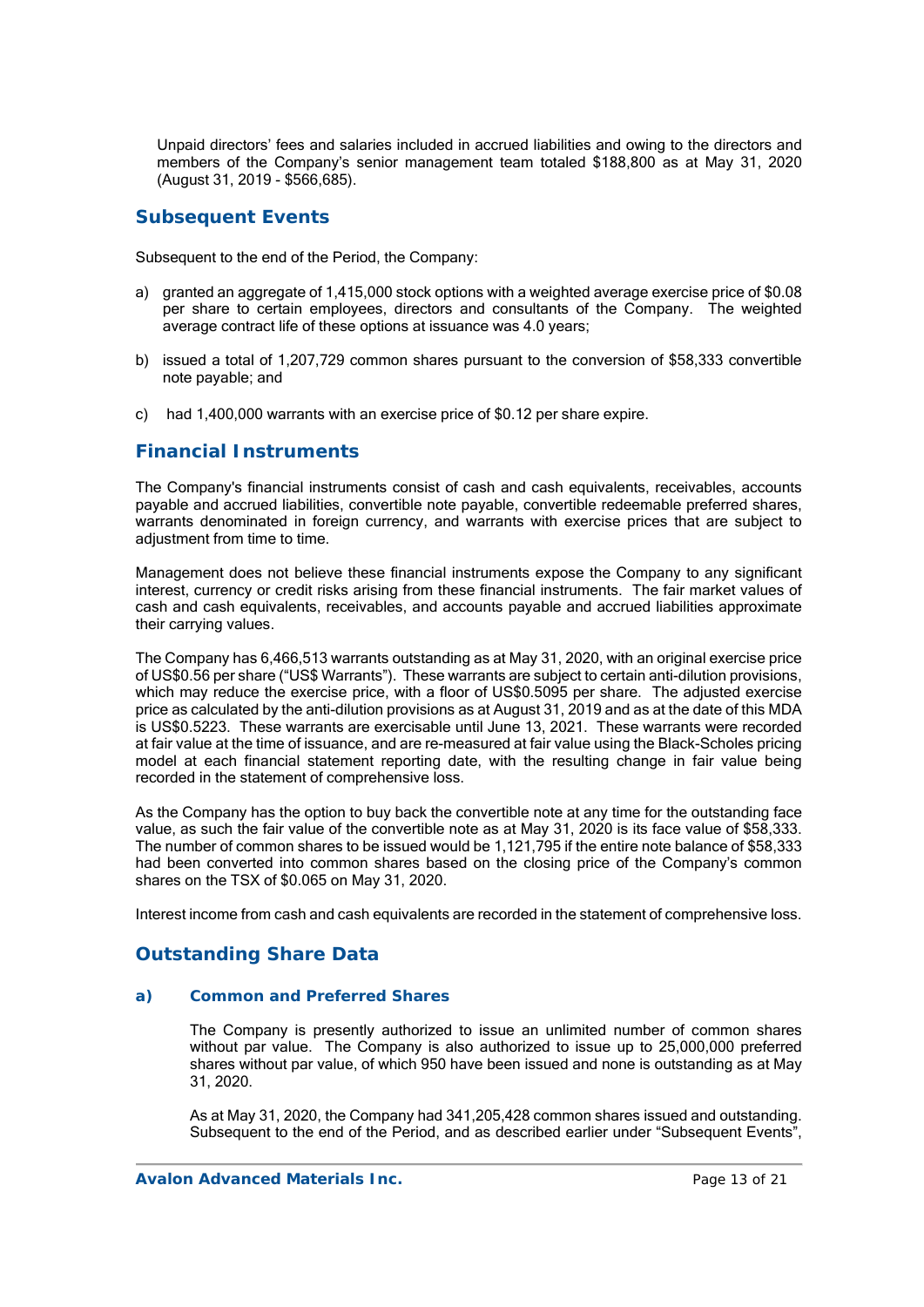1,207,729 common shares were issued pursuant to the conversion of \$58,333 convertible note payable. As at the date of this MDA, the Company has 342,413,157 common shares outstanding.

## *b) Options*

As at May 31, 2020, the Company had an aggregate of 12,620,000 incentive stock options outstanding with a weighted average exercise price of \$0.11 (of which 4,756,250 were vested and 7,863,750 were unvested). Subsequent to the end of the Period, 1,415,000 options were granted (as described earlier under "Subsequent Events"). As at the date of this MDA, the Company has 14,035,000 incentive stock options with a weighted average exercise price of \$0.10 outstanding.

## *c) Warrants*

As at May 31, 2020 the Company has the following common share purchase warrants outstanding:

- i. 6,466,513 US\$ Warrants, with an original exercise price of US\$0.56 per share and are exercisable until June 13, 2021. These warrants are also subject to certain antidilution provisions, which may reduce the exercise price, with a floor of US\$0.5095 per share. The adjusted exercise price as calculated by the anti-dilution provisions as at May 31, 2020 and as at the date of this MDA is US\$0.5223;
- ii. 20,000 warrants, issued pursuant to the Accommodation Agreement, with an average exercise price of \$0.22 per share and will expire as follows: 10,000 warrants on July 31, 2020 and 10,000 warrants on August 2, 2021;
- iii. 6,900,000 A1 Warrants with an exercise price of \$0.23 per common share which are exercisable until March 10, 2022;
- iv. 6,250,000 B1 Warrants with an exercise price of \$0.15 per common share which are exercisable until January 15, 2023;
- v. 1,400,000 warrants with an exercise price of \$0.12 per share expiring on June 29, 2020, or if the closing price of the common shares on the TSX is \$0.16 or higher for a period of twenty consecutive trading days after June 29, 2018, the Company may, by notice to the holder reduce the expiry date of the warrants to not less than 30 days from the date of such notice;
- vi. 2,250,000 warrants with an exercise price of \$0.12 per share expiring on July 11, 2020, or if the closing price of the common shares on the TSX is \$0.16 or higher for a period of twenty consecutive trading days after July 11, 2018, the Company may, by notice to the holder reduce the expiry date of the warrants to not less than 30 days from the date of such notice;
- vii. 3,750,000 C1 Warrants with an exercise price of \$0.125 per common share which are exercisable until June 29, 2023;
- viii. 1,900,000 warrants with an exercise price of \$0.12 per share expiring on November 1, 2020, or if the closing price of the common shares on the TSX is \$0.16 or higher for a period of twenty consecutive trading days after November 1, 2018, the Company may, by notice to the holder reduce the expiry date of the warrants to not less than 30 days from the date of such notice;
- ix. 287,500 warrants with an exercise price of \$0.12 per share expiring on November 23, 2020, or if the closing price of the common shares on the TSX is \$0.16 or higher for a period of twenty consecutive trading days after November 23, 2018, the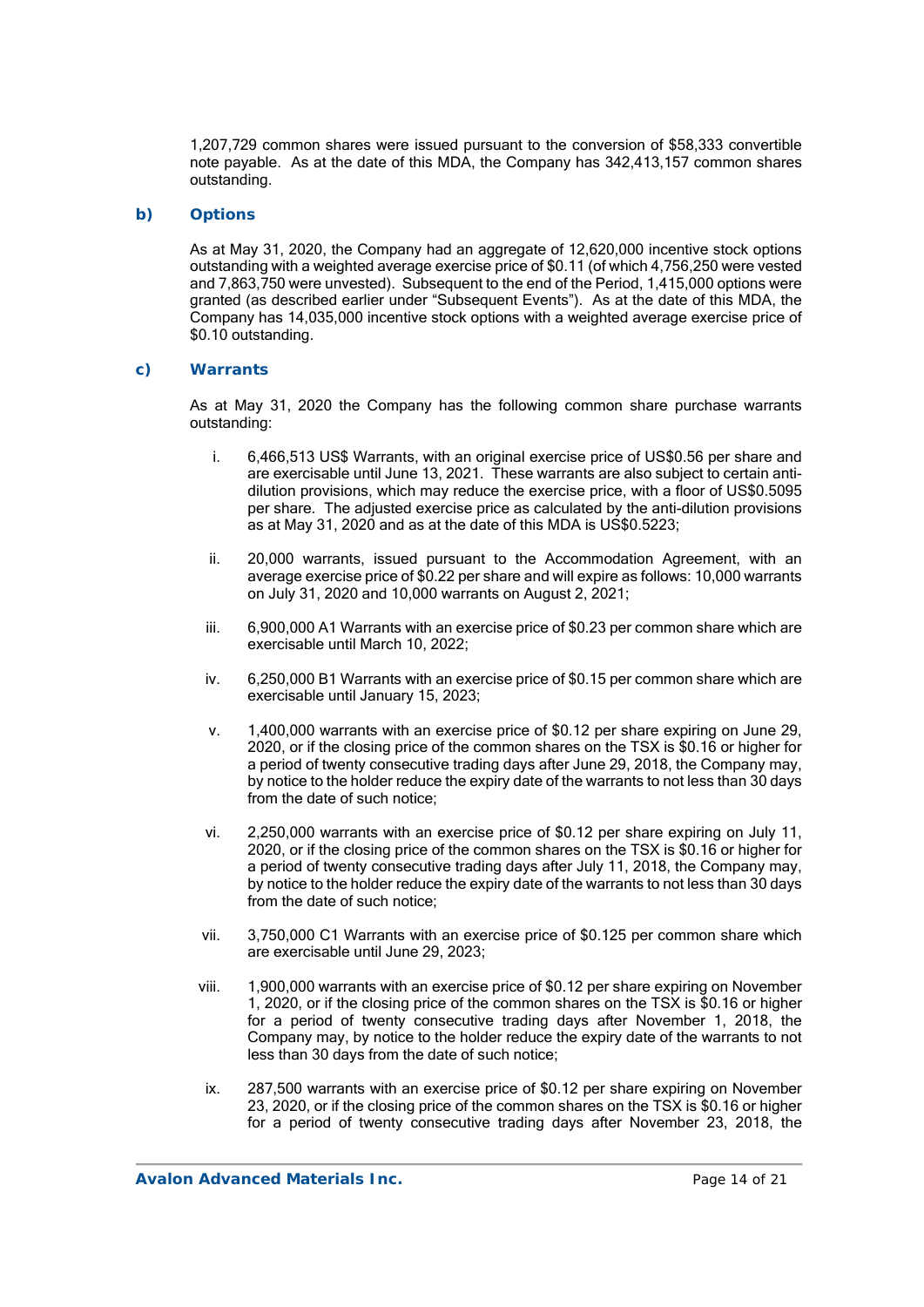Company may, by notice to the holder reduce the expiry date of the warrants to not less than 30 days from the date of such notice; and

x. 4,575,000 warrants with an exercise price of \$0.07 per share expiring on November 30, 2021.

Subsequent to the end of the Period, 1,400,000 warrants with an exercise price of \$0.12 per share expired (as described earlier under "Subsequent Events").

The Company is also committed to issue 20,000 warrants to the NWTMN in two equal installments of 10,000 warrants upon the Nechalacho Project meeting certain milestones. These warrants will have a contractual term of five years and will have an exercise price based on the then current market price of the Company's common shares at the date of issue of the warrants.

#### *d) Brokers' Compensation Warrants*

As at May 31, 2020, the Company had no compensation warrants outstanding.

## **Disclosure Controls and Procedures**

Disclosure controls and procedures are designed to provide reasonable assurance that material information is gathered and reported to senior management, including the Chief Executive Officer ("CEO") and Chief Financial Officer ("CFO"), as appropriate, to permit timely decisions regarding public disclosure.

Management, including the CEO and CFO, has designed or caused to be designed under their supervision, disclosure controls to provide reasonable assurance that the information required to be disclosed in annual filings, interim filings, or other reports filed or submitted under Canadian securities legislation, or reports filed or submitted under the U.S. Securities Exchange Act of 1934 is recorded, processed, summarized and reported within the time period specified in those rules.

## **Internal Control over Financial Reporting**

The CEO and CFO are also responsible for the design of the Company's internal controls over financial reporting ("ICFR") to provide reasonable assurance regarding the reliability of financial reporting and the preparation of financial statements for external purposes in accordance with IFRS. Because of its inherent limitation, internal control over financial reporting may not prevent or detect misstatements.

There have been no changes to the Company's design of internal controls over financial reporting that occurred during the Quarter that materially affected, or are reasonably likely to affect, the Company's ICFR.

# **Critical Accounting Judgments and Estimation Uncertainties**

The preparation of the consolidated financial statements in conformity with IFRS requires that the Company's management make critical judgments, estimates and assumptions about future events that affect the amounts reported in the consolidated financial statements and the related notes thereto. Actual results may differ from those estimates. Estimates and assumptions are reviewed on an on-going basis based on historical experience and other factors that are considered to be relevant under the circumstances. Revisions to estimates are accounted for prospectively.

The Company has identified the following significant areas where critical accounting judgments, estimates and assumptions are made and where actual results may differ from these estimates under different assumptions and conditions and may materially affect financial results or the financial position reported in future periods.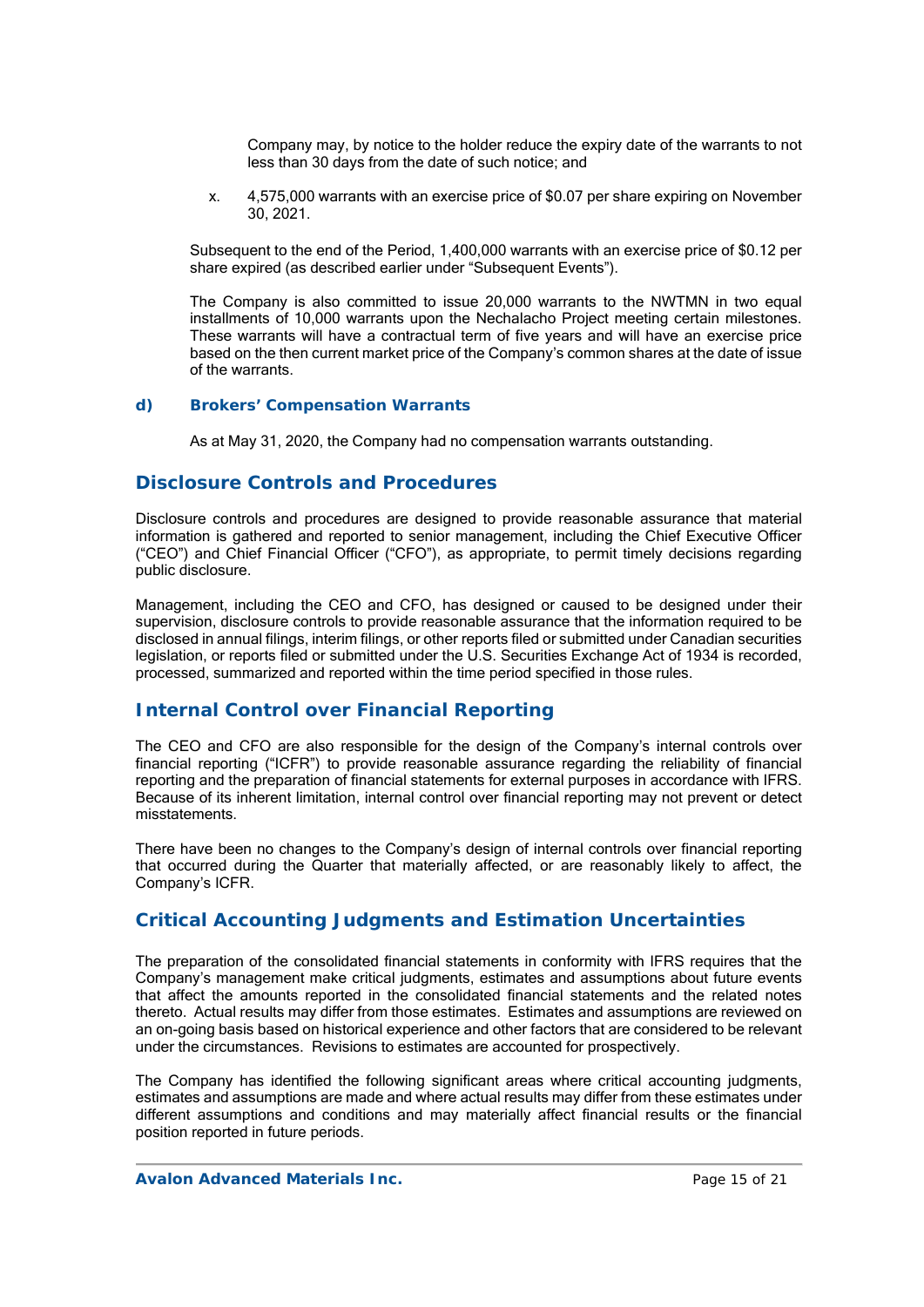Further details of the nature of these assumptions and conditions may be found in the relevant notes to the consolidated financial statements.

## *Key Sources of Estimation Uncertainty*

Information about assumptions and estimation uncertainties that have a significant risk of resulting in a material adjustment to the financial results or the financial positions reported in future periods are included in the following notes:

#### Recoverability of Exploration and Evaluation Assets, Development Assets and Property, Plant and **Equipment**

The Company assesses its long-lived assets, specifically all exploration and evaluation assets, development assets and PPE at each reporting date to determine whether any indication of impairment exists. Where an indicator of impairment exists, a formal estimate of the recoverable amount is made, which is the higher of the fair value less costs of disposal and value in use. These assessments require the use of estimates and assumptions such as long-term commodity prices, discount rates, foreign exchange rates, future capital requirements, exploration potential and operating performance.

#### Determination of Reserve and Resource Estimates

Mineral reserves and resources are estimates of the amount of ore that can be economically and legally extracted from the Company's exploration and development properties. The estimation of recoverable reserves is based upon factors such as estimates of commodity prices, production costs, production techniques, future capital requirements and foreign exchange rates, along with geological assumptions and judgments made in estimating the size and grade of the ore body. Changes in the reserve or resource estimates may impact the carrying value of exploration and evaluation assets, development assets, PPE, site closure and reclamation provision and amortization expense.

#### Fair Value of Share Based Payments and Warrants

The Company follows IFRS 2, Share-based Payment, in determining the fair value of share based payments. This calculated amount is not based on historical cost, but is derived based on assumptions (such as the expected volatility of the price of the underlying security, expected hold period before exercise, dividend yield and the risk-free rate of return) input into a pricing model. The model requires that management make forecasts as to future events, including estimates of: the average future hold period of issued stock options and compensation warrants before exercise, expiry or cancellation; future volatility of the Company's share price in the expected hold period; dividend yield; and the appropriate risk-free rate of interest. The resulting value calculated is not necessarily the value that the holder of the option or warrant could receive in an arm's length transaction, given that there is no market for the options or compensation warrants and they are not transferable. Similar calculations are made in estimating the fair value of the warrant component of an equity unit. The assumptions used in these calculations are inherently uncertain. Changes in these assumptions could materially affect the related fair value estimates.

#### Site Closure and Reclamation Provision

The Company's accounting policy for the recognition of a site closure and reclamation obligation requires significant estimates and assumptions such as: requirements of the relevant legal and regulatory framework, the magnitude of possible disturbance and the timing thereof, extent and costs of required closure and rehabilitation activity, and discount rate. These uncertainties may result in future actual expenditures differing from the amounts currently provided.

Site closure and reclamation provision recognized is periodically reviewed and updated based on the facts and circumstances available at the time.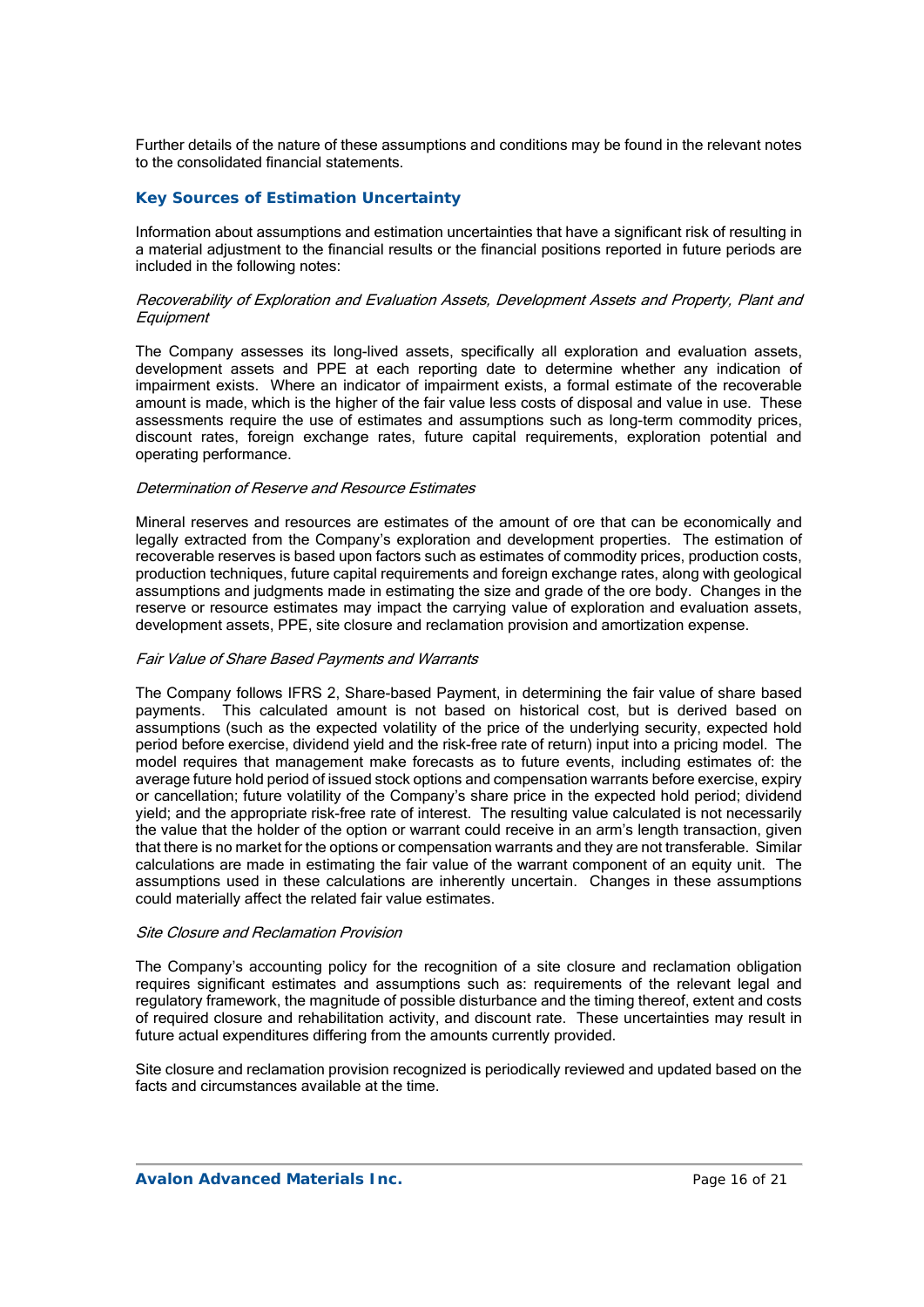#### Property, Plant and Equipment - Estimated Useful Lives

Management estimates the useful lives of PPE based on the period during which the assets are expected to be available for use. The amounts and timing of recorded expenses for depreciation of PPE for any period are affected by these estimated useful lives. The estimates are reviewed at least annually and are updated if expectations change as a result of physical wear and tear, technical or commercial obsolescence and legal or other limits to use. It is possible that changes in these factors may cause significant changes in the estimated useful lives of the Company's PPE in the future.

### *Critical Judgments*

Information about critical judgments in applying accounting policies that have most significant effect on the consolidated financial statements are as follows:

#### Capitalization of Exploration and Evaluation Costs

Exploration and evaluation costs incurred during the year are recorded at cost. Capitalized costs include costs directly attributable to exploration and evaluation activities, including salaries and benefits of employees who are directly engaged in the exploration and evaluation activities. Administrative and other overhead costs are expensed. Exploration and evaluation costs incurred that have been determined to have future economic benefits and can be economically recoverable are capitalized. In making this judgment, management assesses various sources of information including, but not limited to the geologic and metallurgic information, history of conversion of mineral deposits to proven and probable mineral reserves, scoping and feasibility studies, proximity of operating facilities, operating management expertise and existing permits.

# **Changes in Accounting Policies Including Initial Adoption**

The Company adopted the following new accounting standards during the Period:

*a) IFRS 16, Leases* 

IFRS 16, Leases ("IFRS 16") was issued by the IASB in January 2016 and replaces IAS 17 Leases ("IAS 17"). IFRS 16 specifies the methodology to recognize, measure, present and disclose leases. The standard provides a single lessee accounting model, requiring lessees to recognize assets and liabilities for all leases except for short-term leases and leases with low value assets. At the commencement date of a lease, a lessee will recognize a liability to make lease payments (i.e., the lease obligation) and an asset representing the right to use the underlying asset during the lease term (i.e., the right-of-use ("ROU") asset). Lessees will be required to separately recognize the interest expense on the lease obligation and the depreciation expense on the ROU asset. IFRS 16 substantially carries forward the lessor accounting requirements in IAS 17.

IFRS 16 is effective for annual periods beginning on or after January 1, 2019, with early adoption permitted. A lessee will apply IFRS 16 to its leases either retrospectively to each prior reporting period presented; or retrospectively with the cumulative effect of initially applying IFRS 16 being recognized at the date of initial application.

The lease obligation is initially measured at the present value of the lease payments that are not paid at the commencement date, discounted using the interest rate implicit in the lease or, if that rate cannot be readily determined, the Company's incremental borrowing rate. The lease obligation is measured at amortized cost using the effective interest method. Depreciation is recognized on the ROU asset on a straight line basis over the shorter of the lease term and the useful life.

Effective September 1, 2019, the Company adopted IFRS 16 using the modified retrospective approach and accordingly the information presented for fiscal 2019 has not been restated.

On initial application, the Company recognized a ROU asset (included in property, plant and equipment) and a corresponding lease obligation relating to a lease for its office premises in Toronto,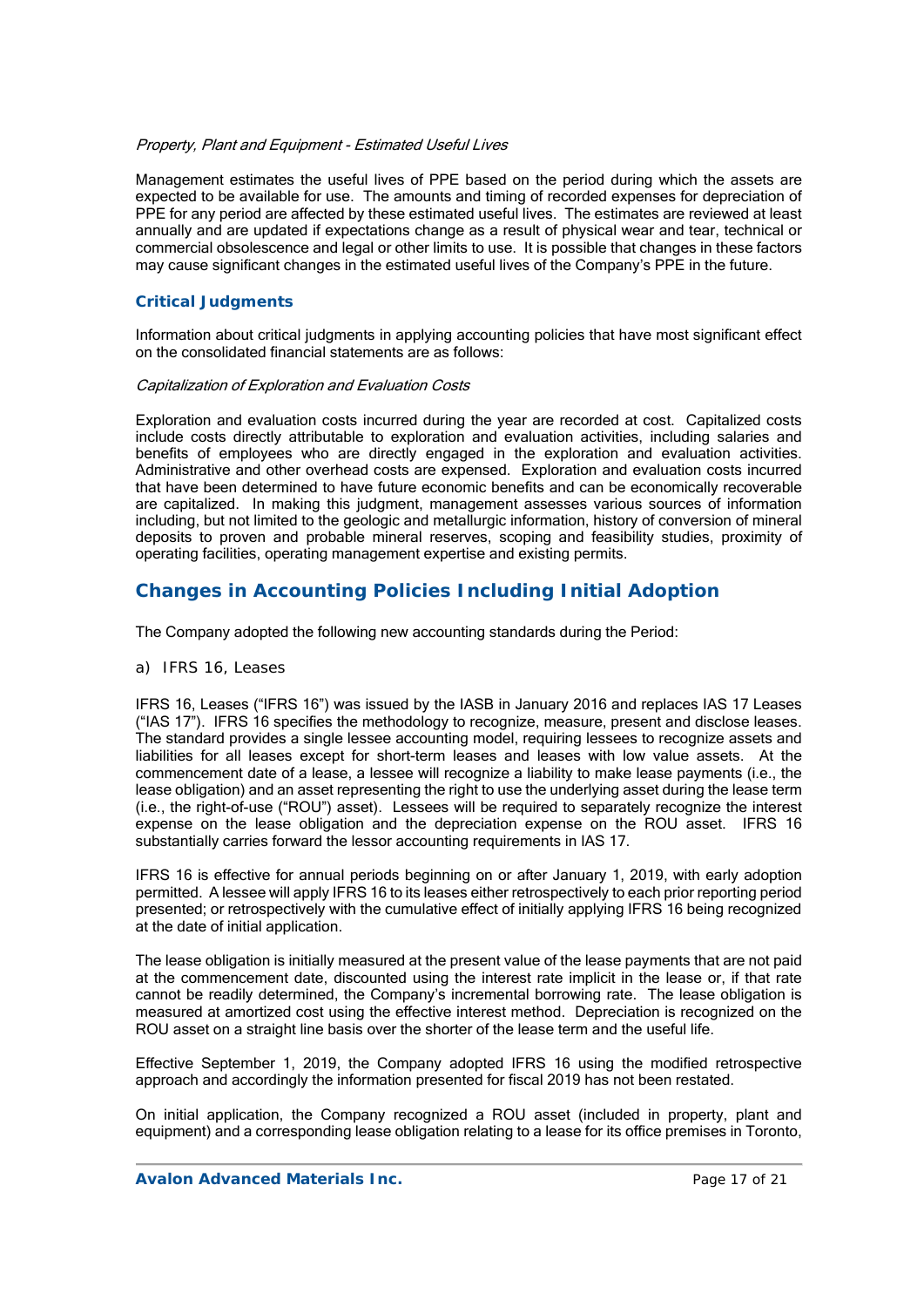which had previously been classified as an operating lease under IAS 17. The Company has elected to record the ROU asset based on the corresponding lease obligation. The ROU asset and lease obligation of \$1,045,810 were recorded as of September 1, 2019, with no net impact on the opening retained earnings. When measuring the lease obligation, the Company discounted the remaining lease payments under the lease contract using its estimated weighted-average incremental borrowing rate of 5.0%.

The adoption of IFRS 16 had the following impact on the Company's condensed consolidated interim statement of comprehensive income for the Nine Month Period:

| Increase in depreciation expense                  | 147.067   |
|---------------------------------------------------|-----------|
| Increase in interest on lease obligation          | 32.337    |
| Decrease in corporate and administrative expenses | (153,968) |

Total increase in expenses, decrease in net income and comprehensive income \$ 25,436

The adoption of IFRS 16 had no net impact on the Company's condensed consolidated interim statement of cash flows for the Nine Month Period, but had increased the cash used by financing activities by \$153,968, which was offset by the same amount of decrease for the cash used by operating activities.

# **Recent Accounting Pronouncements**

As at May 31, 2020 and the date of this MDA, there are no significant newly issued pronouncements that are applicable to the Company.

# **Forward-Looking Statements, Risk Factors and Qualified Persons**

Certain of the statements that are not historical facts contained in this MDA are forward-looking statements that involve risks and uncertainties that could cause actual events or results to differ materially from estimated or anticipated events or results reflected in the forward-looking statements. Such forward-looking statements reflect the Company's current views with respect to future events and include, among other things, statements regarding targets, estimates and/or assumptions in respect of reserves and/or resources, and are based on estimates and/or assumptions related to future economic, market and other conditions that, while considered reasonable by management, are inherently subject to risks and uncertainties, including significant business, economic, competitive, political and social uncertainties and contingencies. These estimates and/or assumptions include, but are not limited to:

- **grade of ore:**
- mineral product and commodity prices;
- metallurgical recoveries;
- operating costs;
- achievement of current timetables for development;
- strength of the global economy;
- availability of additional capital; and
- availability of supplies, equipment and labour.

Factors that could cause the Company's actual results, performance, achievements, developments or events to differ materially from those expressed or implied by forward-looking statements include, among others, the factors described or referred to under "Description of the Business - Risk Factors" in the Company's Annual Information Form for the year ended August 31, 2019, and:

- risks related to the Company's history of losses, lack of operating history, ability to generate material revenues and continue as a going concern;
- risks related to establishing new mining operations in the event that the Company elects to proceed with the development of one of its mineral projects;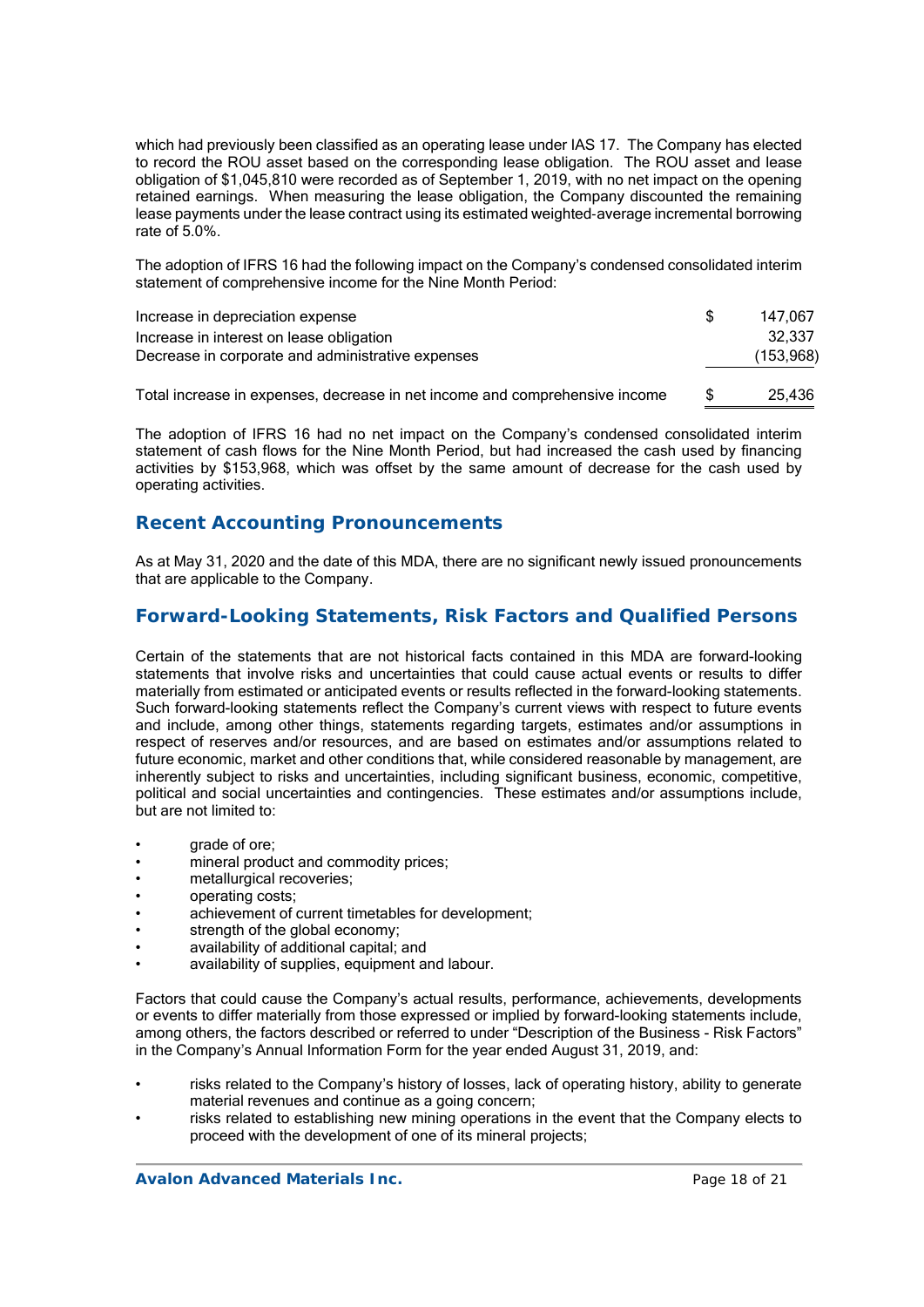- risks related to the Company's need for additional financing;
- risks related to any joint venture or strategic alliances that may be entered into by the Company;
- risks related to the impact of COVID-19, or other global pandemics;
- risks related to either Avalon's or Cheetah's development plans of the Nechalacho Project negatively impacting the other's development plans;
- risks related to the progression of the Separation Rapids Lithium Project to a positive feasibility stage:
- risks related to securing product off-take agreements on a timely basis;
- risks related to the unique ore type at the Nechalacho Rare Earth Elements Project ("Nechalacho" or the "Nechalacho Project") and the Separation Rapids Lithium Project for which known metallurgical processes have not previously been applied;
- uncertainty related to title to the Company's properties as well as the risk of delays in obtaining licenses and permits as a result of local opposition, including uncertainty related to any challenges in connection with Indigenous land title claims and Indigenous rights;
- risks related to the possible existence of rights and interests of Indigenous groups, which may limit the Company's ability to develop its properties;
- risks related to the need to acquire properties for the hydrometallurgical plant and potentially a rare earth refinery for the Nechalacho Project;
- risks that actual capital costs, production schedules and economic returns for the Nechalacho Project may differ significantly from those anticipated by the Company;
- risks related to the demand for technology metals and minerals and fluctuations in their pricing;
- risks related to the demand for lithium and fluctuations in its pricing;
- risks related to competition and the actions of competitors;
- risks related to costs or delays in the commercialization of rare earth products;
- uncertainties related to the fact that the Company's mineral resources and mineral reserves are only estimates;
- risks related to the Company's ability to secure the required mineral tenure licenses at the East Kemptville Tin-Indium Project ("East Kemptville Project") which could adversely affect the Company's ability to conduct further studies and exploration activities;
- risks related to obtaining, maintaining and renewing licenses and permits, and the material costs, liabilities and obligations in connection therewith;
- risks that the Company will be subject to material costs, liabilities and obligations in connection with environmental laws, regulations and approvals and that approvals will not be available;
- uncertainties involving uninsured risks;
- risks related to possible shortages of supplies, equipment and labour;
- risks related to the Company's ability to attract and retain qualified management and technical personnel;
- uncertainty whether the Company will acquire commercially mineable ore deposits or whether the current mineral deposits identified by the Company can be developed as commercially viable ore bodies;
- risks inherent to the competitive nature of the mineral industry:
- risks related to the extensive federal, state, provincial, territorial and local laws and regulations to which the Company's activities are subject;
- risks related to the availability and reliability of adequate infrastructure;
- risks and hazards inherent to the mining industry;
- risks related to any changes in critical accounting estimates that adversely affect the Company's financial results;
- risks related to potential conflicts of interest of the Company's directors and officers who may have involvement with other resource companies;
- risks due to being a "passive foreign investment company" for U.S. purposes;
- risks related to fluctuations of currency exchange rates;
- risks related to share price volatility;
- risks related to dilution of existing shareholders;
- risks related to cybersecurity:
- risks related to not paying cash dividends: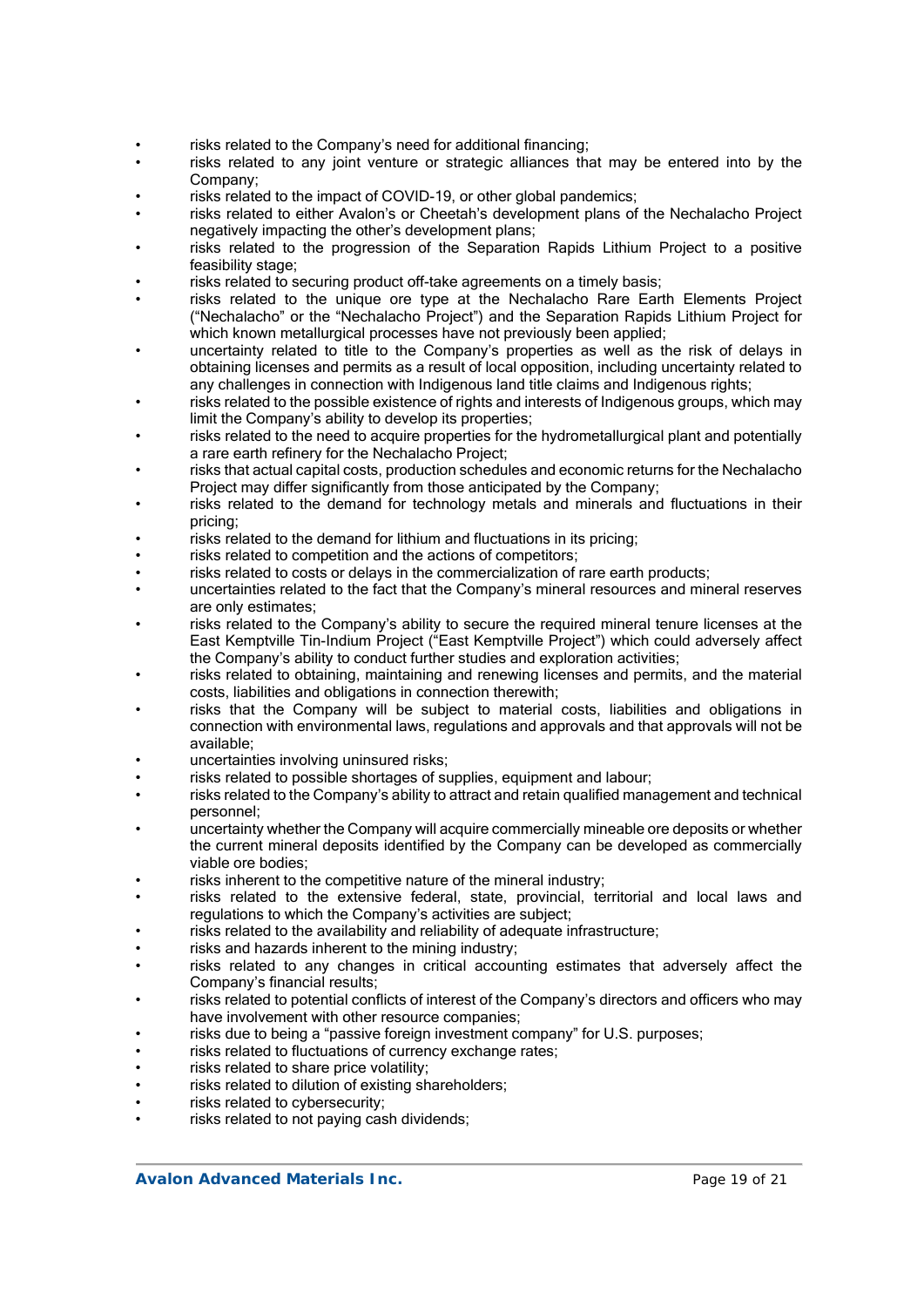- risks related to being a non-US corporation; and
- risks related to there being no market for the Company's warrants.

Most of the foregoing factors are beyond the Company's ability to control or predict. Although the Company has attempted to identify important factors that could cause actual results, performance, achievements, developments or events to differ materially from those described in forward-looking statements, there may be other factors that cause actual results, performance, achievements, developments or events not to be as anticipated, estimated or intended. There can be no assurance that the estimates and/or assumptions upon which these forward-looking statements are based will occur.

Readers can identify many of these statements by looking for words such as "believe", "expects", "will", "intends", "projects", "anticipates", "estimates", "continues" or similar words or the negative thereof. There can be no assurance that the plans, intentions or expectations upon which these forward-looking statements are based will occur.

The forward-looking statements contained herein are made as of the date of this MDA and are expressly qualified in their entirety by this cautionary statement. Readers should not place undue reliance on the forward-looking statements, which reflect management's plans, estimates, projections and views only as of the date hereof. The Company undertakes no obligation to publicly revise these forward-looking statements to reflect subsequent events or circumstances, except as required by applicable law.

The technical information included in this MDA, unless otherwise stated, has been reviewed and approved by Donald S. Bubar, P. Geo., President and Chief Executive Officer of the Company and Dr. William Mercer, P. Geo., Vice-President, Exploration of the Company. Mr. Bubar and Dr. Mercer are both Qualified Persons under National Instrument 43-101 ("NI 43-101").

# **Notice Regarding Presentation of our Mineral Reserve and Resource Estimates**

This MDA has been prepared in accordance with the requirements of Canadian securities laws, which differ from the requirements of United States securities laws. Unless otherwise indicated, all reserve and resource estimates included in this MDA have been prepared in accordance with NI 43-101. NI 43-101 is a rule developed by the Canadian Securities Administrators which establishes standards for all public disclosure an issuer makes of scientific and technical information concerning mineral projects.

Canadian standards, including NI 43-101, differ significantly from the requirements of the United States Securities and Exchange Commission (the "SEC"), and reserve and resource information contained in this MDA may not be comparable to similar information disclosed by United States companies. In particular, and without limiting the generality of the foregoing, the term "resource" does not equate to the term "reserve". Under SEC's Industry Guide 7 standards, mineralization may not be classified as a "reserve" unless the determination has been made that the mineralization could be economically and legally produced or extracted at the time the reserve determination is made. The SEC's Industry Guide 7 disclosure standards do not define the terms "measured mineral resources", "indicated mineral resources" or "inferred mineral resources" or other similar descriptions of the amount of mineralization in mineral deposits and United States companies have historically not been permitted to disclose mineral resources of any category in documents they file with the SEC. United States investors should also understand that "inferred mineral resources" have a great amount of uncertainty as to their existence and as to their economic and legal feasibility. It cannot be assumed that all or any part of an "inferred mineral resource" exists, is economically or legally mineable, or will ever be upgraded to a higher category. Under Canadian rules, estimated "inferred mineral resources" may not form the basis of feasibility or pre-feasibility studies except in rare cases. Disclosure of "contained ounces" in a resource estimate is permitted disclosure under Canadian regulations; however, the SEC normally only permits issuers to report mineralization that does not constitute "reserves" by SEC standards as in-place tonnage and grade without reference to unit measures. The requirements of NI 43-101 for identification of "reserves" are also not the same as those of the SEC,